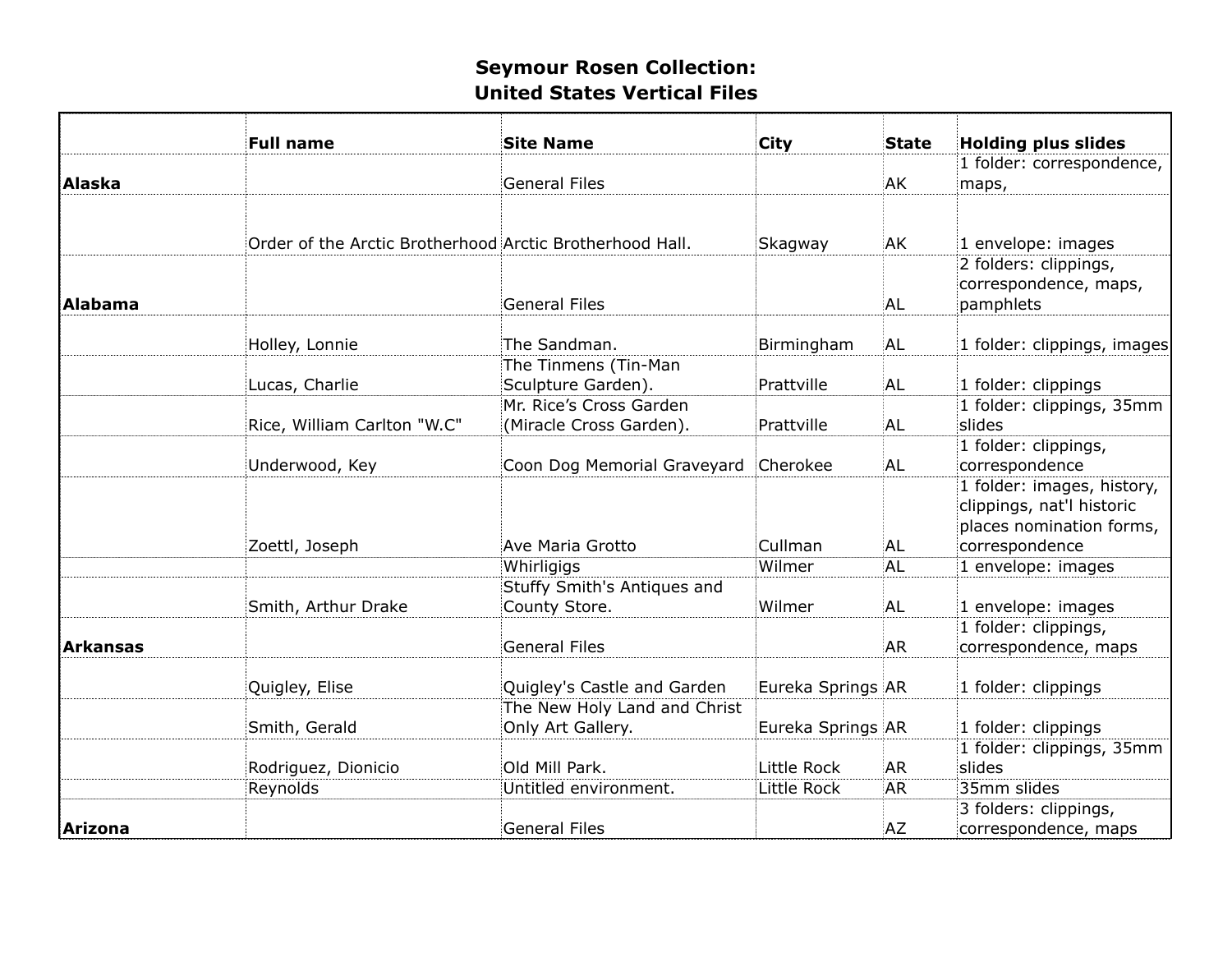|                   | <b>Full name</b>           | <b>Site Name</b>            | City         | <b>State</b> | <b>Holding plus slides</b>  |
|-------------------|----------------------------|-----------------------------|--------------|--------------|-----------------------------|
|                   |                            |                             |              |              | 1 folder: correspondence,   |
|                   |                            | Home on the Range Motel     | Bowie        | :AZ          | images                      |
|                   |                            | Somewhere Over the Rainbow  |              |              |                             |
|                   | Brethauer, Gus             | (Salvage yard).             | Phoenix      | AZ           | 1 envelope: images          |
|                   | Santa Cruz, Dolores        | <b>Untitled Environment</b> | Tuscan       | AZ.          | 1 envelope: images          |
|                   |                            |                             |              |              | 1 envelope: images,         |
|                   | Gulley, Boyce Luther       | Mystery Castle.             | Phoenix      | AZ           | 35mm slides                 |
|                   |                            | Louis Lee's Rock Garden     |              |              | 1 folder: images,           |
|                   | Lee, Louis Foo             | (Oriental Rock Garden).     | Phoenix      | :AZ          | clippings, correspondence   |
|                   |                            |                             |              |              | 1 folder: clippings,        |
|                   |                            |                             |              |              | correspondence, images,     |
|                   | Legler, George Phar        | Valley of the Moon          | Tuscan       | AZ           | 35mm slides                 |
|                   |                            | Gardens of Gethsemane       |              |              | 1 folder: clippings,        |
|                   | Lucero, Felix              | (Lucero Park).              | Tuscan       | :AZ          | correspondence, images      |
|                   |                            | Laura McBride's house and   |              |              | 1 folder: correspondence,   |
|                   | McBride, Laura             | garden                      | Flagstaff    | :AZ          | images                      |
|                   |                            |                             |              |              | 2 folders: clippings,       |
|                   |                            |                             |              |              | correspondence, images,     |
|                   |                            |                             |              |              | pamphlets, petition to      |
|                   | Thompson, Grover Cleveland | Sunnyslope Rock Garden      |              | AZ           | save, 35mm slides           |
|                   |                            |                             |              |              |                             |
|                   | Wilcox, Della              | God's Little Acre           | Tuscan       | AZ           | 1 folder: clippings, images |
|                   |                            |                             |              |              | 11 folders: clippings,      |
|                   |                            |                             |              |              | correspondence, maps,       |
| <b>California</b> |                            | <b>General Files</b>        |              | CA           | pamphlets                   |
|                   |                            |                             | Northern     |              | 1 folder: clippings,        |
|                   |                            | <b>General Files</b>        | California   | CA           | correspondence, images      |
|                   |                            |                             |              |              |                             |
|                   |                            | St. Elmo's Village          |              | CA           | 1 folder: clippings, images |
|                   | Beal, Arthur               | Nitt Witt Ridge.            | Cambria      | CA           | 35mm slides                 |
|                   |                            | Amargosa Opera House and    | Death Valley |              |                             |
|                   | Becket, Marta              | Hotel.                      | Junction     | CA           | 1 folder: clippings, images |
|                   |                            |                             |              |              | 1 folder: clippings, images |
|                   | Bell, Claude               | Dinosaurs.                  | Cabazon      | CA           | 35mm slides                 |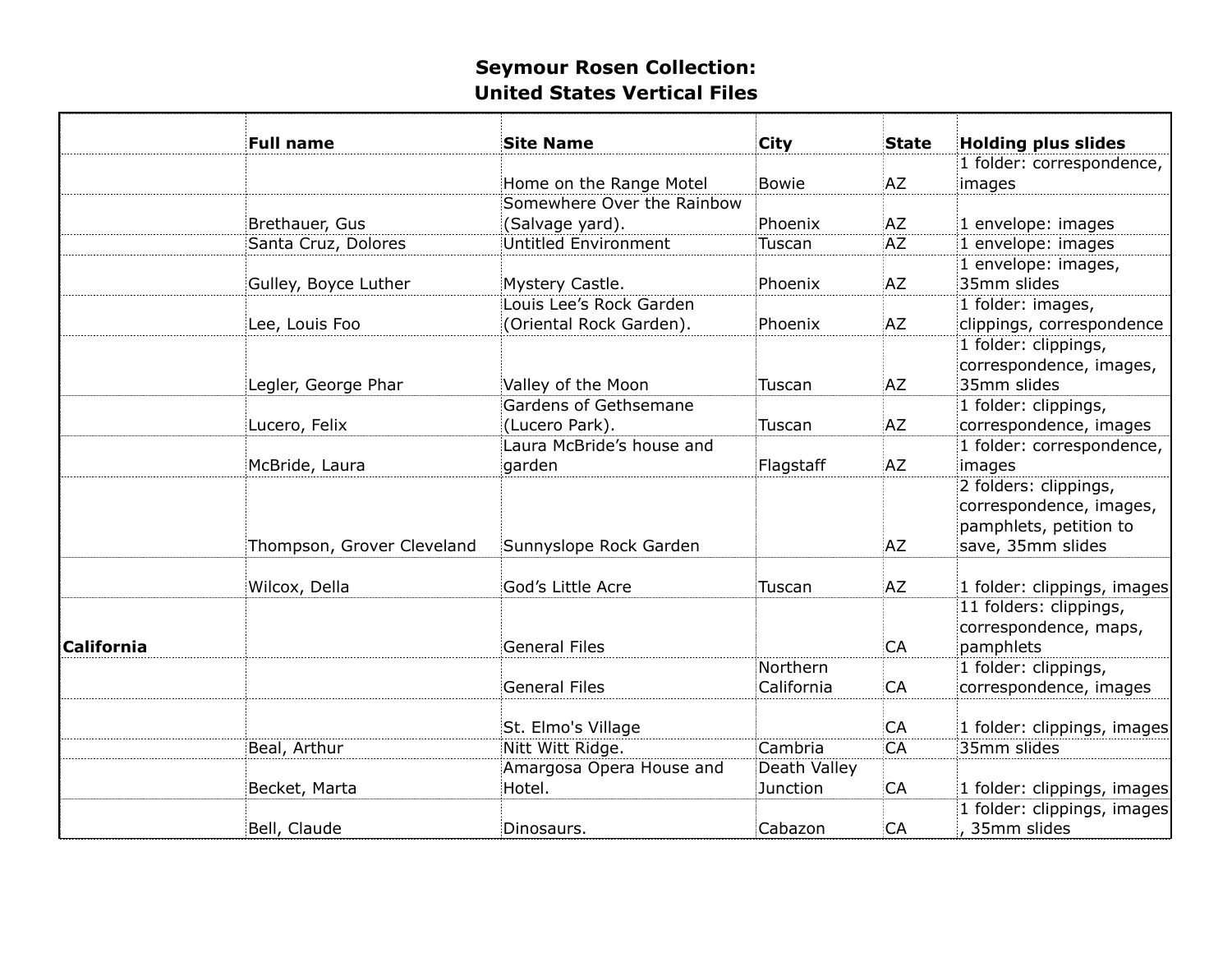| <b>Full name</b>      | <b>Site Name</b>                            | City              | <b>State</b> | <b>Holding plus slides</b>                                                                                               |
|-----------------------|---------------------------------------------|-------------------|--------------|--------------------------------------------------------------------------------------------------------------------------|
|                       |                                             |                   |              | 1 folder: correspondence,                                                                                                |
| Bishop, Kermit        | Rock fountain and objects.                  | Sacramento        | CA           | images, 35mm slides                                                                                                      |
| Black, Calvin & Ruby  | Possum Trot.                                | Yermo             | CA           | 3 folders: clippings,<br>correspondence, images,<br>35mm slides                                                          |
| Bond, Peter Mason     | PEMABO's Peace Garden.                      | San Francisco     | <b>CA</b>    | 1 folder: clippings,<br>correspondence, images,<br>35mm slides                                                           |
| Bonilla, Jose Luis    | Rancho Bonilla                              | Santa Barbara     | <b>CA</b>    | 1 folder: clippings                                                                                                      |
| Butler, Al            | Calexico Colossal.                          | Calexico          | CA           | 1 folder: clippings,<br>correspondence, images,<br>35mm slides                                                           |
| Cahill, Duke          | Yard art (Statues and<br>assemblage fence). | Sacramento        | CA           | 2 folders: clippings,<br>correspondence, maps,<br>pamphlets, images,<br>35mm slides                                      |
| Connell, Nick         | The Hermit of Torrey Pines (?).             |                   | CA           | 1 folder: clippings                                                                                                      |
| Darling, Sanford      | House of a 1000 Paintings.                  | CA                | CA           | 2 folders: clippings,<br>correspondence, images,<br>pamphlets, 35mm slides                                               |
| Damonte, Litto        | Litto's Place - Hub Cap Ranch.              | Pope Valley       | CA           | 2 folders: clippings,<br>correspondence, images,<br>pamphlets, 35mm slides                                               |
| Ehn, John             | Old Trapper's Lodge.                        | Woodland Hills CA |              | 7 folders: clippings,<br>correspondence,<br>pamphlets, images,<br>35mm slides                                            |
| Fayal, Herman         | Miniature City.                             | Mendocino         | CA           | 1 folder: images, 35mm<br>slides                                                                                         |
| Forestiere, Baldasare | Underground Gardens.                        | Fresno            | <b>CA</b>    | 3 folders: clippings,<br>correspondence, images,<br>pamphlets, nat'l historic<br>places nomination forms,<br>35mm slides |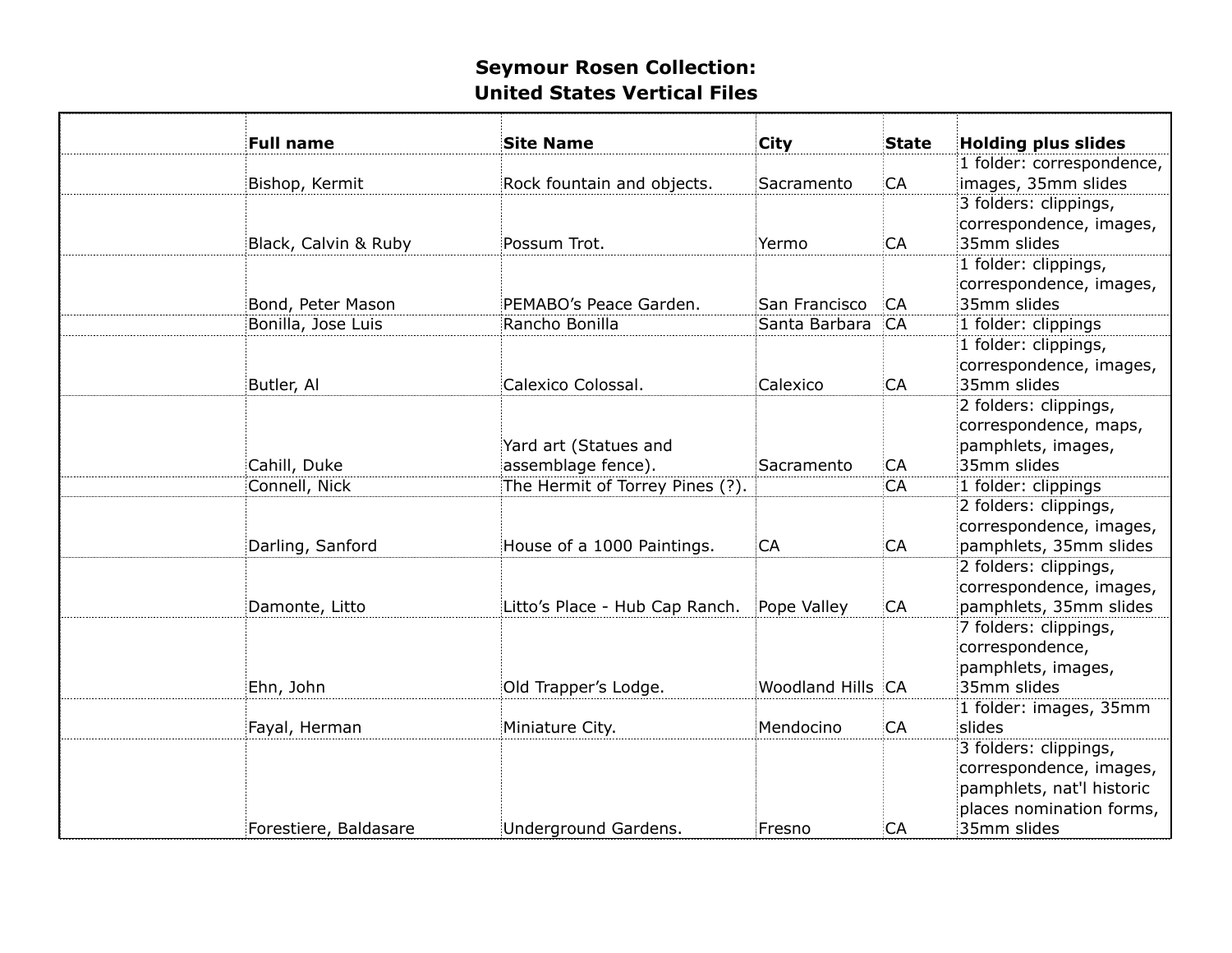| <b>Full name</b>              | <b>Site Name</b>                             | <b>City</b> | <b>State</b> | <b>Holding plus slides</b>                                      |
|-------------------------------|----------------------------------------------|-------------|--------------|-----------------------------------------------------------------|
|                               |                                              |             |              | 1 folder: clippings,<br>correspondence, images,                 |
| Fox, Kenneth                  | Great Statues of Auburn.                     | Auburn      | CA           | pamphlets                                                       |
| Freeman, Vas                  |                                              |             | CA           | 1 folder: clippings                                             |
|                               |                                              |             |              | 3 folders: clippings,                                           |
|                               | Wooden Garden (Gabriel's                     |             |              | correspondence, maps,<br>pamphlets, images,                     |
| Gabriel, Roman                | Garden).                                     | Eureka      | CA           | 35mm slides                                                     |
| Garaw (Garau?),               | Tile Garden (Concrete fence<br>ceramic).     | Los Angeles | CA           | 1 folder: clippings, images                                     |
|                               |                                              |             |              | 2 folders:                                                      |
| Glade, Albert                 | Enchanted Garden.                            | Chico       | CA           | correspondence, images,<br>35mm slides                          |
|                               |                                              |             |              | 4 folders: clippings,<br>correspondence, images,                |
| Giudici, John                 | Capedro (AKA Capidro).                       | Menlo Park  | CA           | 35mm slides                                                     |
| Herzak, George                | Christmas Decorations -<br>Curiosity Shoppe. |             | CA           | 1 folder: images                                                |
|                               | Castle of Enchantment                        |             |              | 1 folder: clippings,                                            |
| Hopkins, Milt                 | (Melrose Castle).                            | Los Angeles | CA           | images, 35mm slides                                             |
|                               |                                              |             |              | 1 folder: clippings,                                            |
| Horton, John Ross (or Eddie?) | Eddie Horton Museum.                         | Los Angeles | CA           | correspondence, images                                          |
| Hubbell, James                |                                              |             | CA           | 1 folder: clippings,<br>correspondence                          |
| Kasling, Charlie              | Charlie's World of Lost Art.                 | Winterhaven | CA           | 3 folders: clippings,<br>correspondence, images,<br>35mm slides |
|                               |                                              |             |              | 4 folders, 1 binder:<br>clippings,<br>correspondence, images,   |
| Knight, Leonard               | Salvation Mountain.                          | Niland      | CA           | pamphlets, 35mm slides                                          |
| Kreski, Michael               |                                              |             | CA           | 1 folder: clippings                                             |
| Lang, Charlie                 | House of Puzzles.                            | Carson      | CA           | 1 folder: clippings                                             |
| Leonard, Gary                 | Untitled environment.                        | Los Angeles | CA           | 1 folder: images                                                |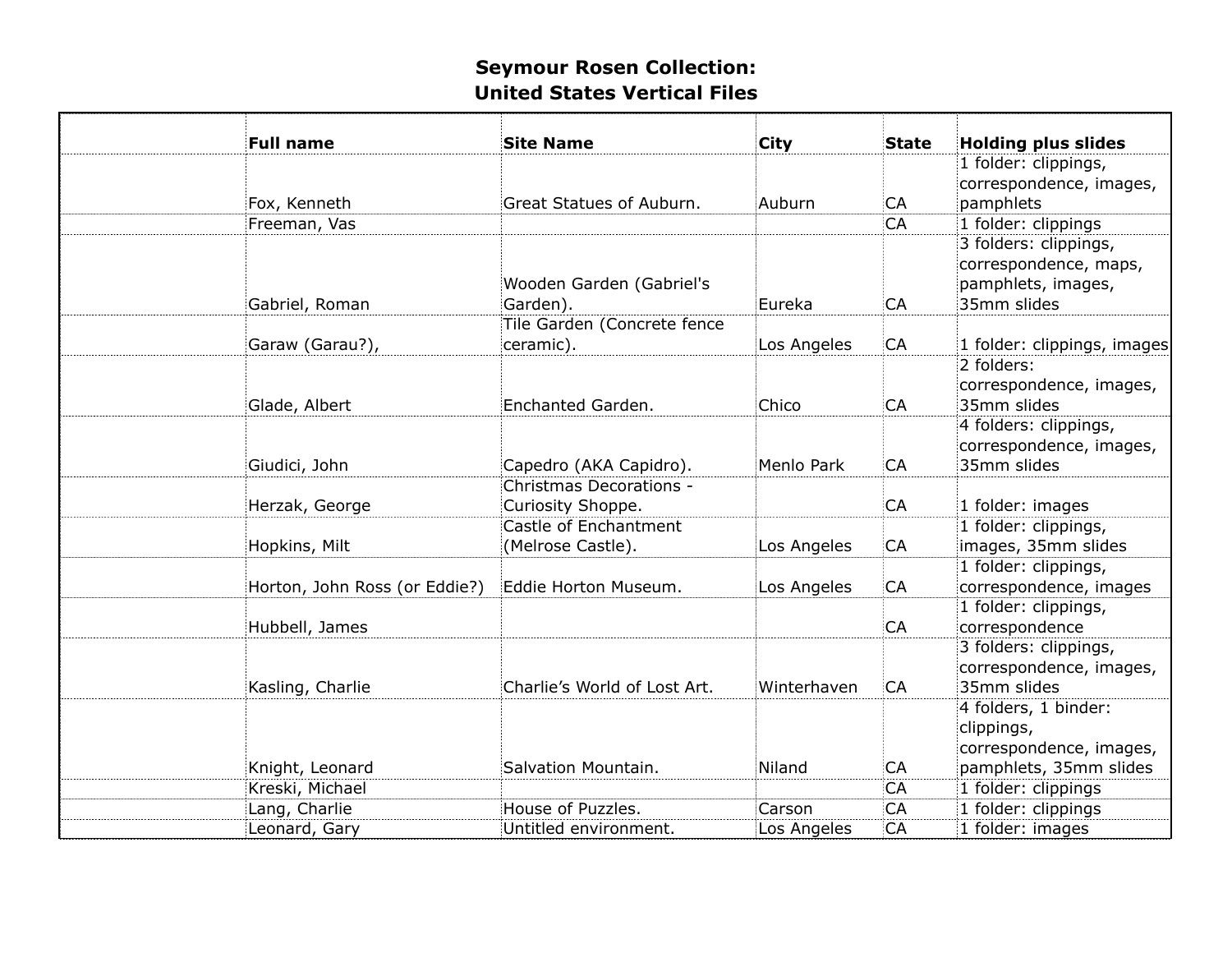| <b>Full name</b>                                                                                     | <b>Site Name</b>                      | City              | <b>State</b> | <b>Holding plus slides</b>                                                                                                                 |
|------------------------------------------------------------------------------------------------------|---------------------------------------|-------------------|--------------|--------------------------------------------------------------------------------------------------------------------------------------------|
|                                                                                                      |                                       |                   |              | 2 folders: clippings,                                                                                                                      |
|                                                                                                      |                                       |                   |              | correspondence, images,                                                                                                                    |
| Mahan, Miles                                                                                         | Hulaville.                            | Hesperia          | CA           | 35mm slides                                                                                                                                |
|                                                                                                      |                                       |                   |              |                                                                                                                                            |
| Matchesi, Giovanni                                                                                   | LA Laterna.                           | San Francisco     | CA           | 1 folder: clippings, images                                                                                                                |
|                                                                                                      | Immaculate Conception                 |                   |              |                                                                                                                                            |
| Matthews, Edward                                                                                     | Church.                               | <b>Tres Pinos</b> | CA           | 1 folder: images                                                                                                                           |
| Medica, John                                                                                         | Medica's Castles and Garden.          | Santa Rosa        | CA           | 3 folders: clippings,<br>correspondence, maps,<br>pamphlets, images,<br>historic resources<br>inventory, preservation<br>docs, 35mm slides |
| Miller, CC                                                                                           | Miller Water Gardens.                 | San Gabriel       | CA           | 1 folder: images                                                                                                                           |
| Rasmussen, Eric & Neils                                                                              | Garden.                               | Livermore         | CA           | 1 folder: images, 35mm<br>slides                                                                                                           |
| Pimenter, Joe                                                                                        | Garden.                               | Sonoma            | CA           | 1 folder: images                                                                                                                           |
| Prisbrey, "Grandma" Tressa                                                                           | Grandma Prisbrey's Bottle<br>Village. | Simi              | CA           | 4 folders: clippings,<br>correspondence, maps,<br>pamphlets, images,<br>35mm slides                                                        |
| Bert Vaughn (1878-1974) and<br>W.T. Ratcliffe (1882-1956),<br>Desert View Tower and Boulder<br>Park. | Jacumba/Imperial                      | CA                | CA           | 1 folder: clippings,<br>correspondence, images,<br>35mm slides                                                                             |
| Roerick, Otto                                                                                        | Pony Express                          | Rio Lindo         | CA           | 1 folder: correspondence,<br>images, 35mm slides                                                                                           |
| Roeder, John                                                                                         | Mini Village.                         | Richmond          | CA           | 1 folder: images                                                                                                                           |
| Saavedra, Helen                                                                                      | Garden                                |                   | CA           | 1 folder: images                                                                                                                           |
|                                                                                                      |                                       |                   |              | 1 folder: clippings,                                                                                                                       |
| Shadi, Sundar Singh                                                                                  | Shadi's Garden.                       | El Cerrito        | CA           | correspondence, images                                                                                                                     |
|                                                                                                      |                                       |                   |              | 1 folder: images, 35mm                                                                                                                     |
| Shuqrue, Tom                                                                                         | Flag.                                 | Venice            | CA           | slides                                                                                                                                     |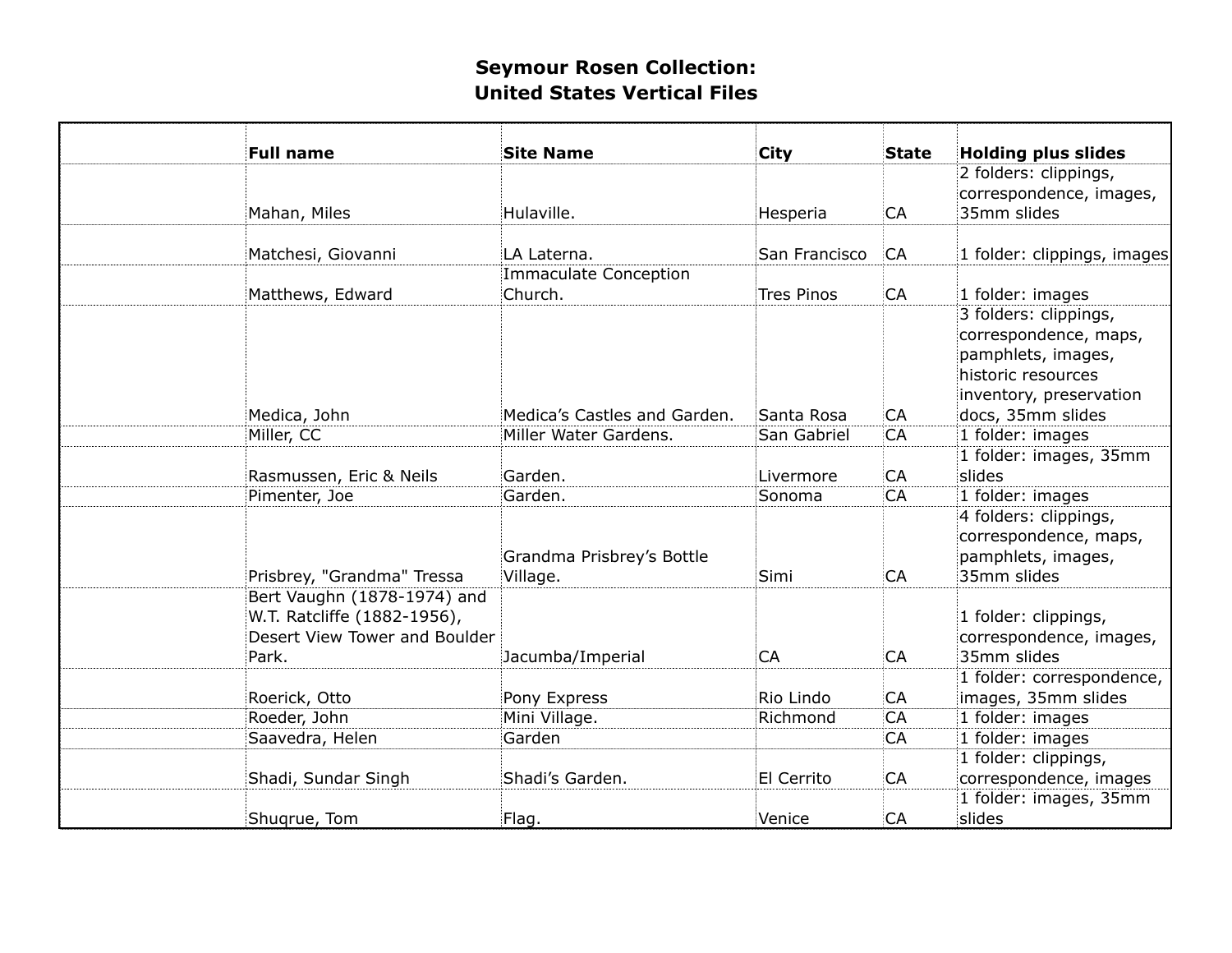| <b>Full name</b>       | <b>Site Name</b>               | <b>City</b>   | State | <b>Holding plus slides</b>       |
|------------------------|--------------------------------|---------------|-------|----------------------------------|
|                        |                                |               |       | 1 folder: images, 35mm<br>slides |
| Silverio, Henry        | Decorated house.               | Mendocino     | CA    |                                  |
|                        | Shell house.                   |               |       | 1 folder: clippings, images      |
| Smith, Ellen Frances   | Thurwaller or Thurwatcher      | Santa Ana     | CA    | (postcard)                       |
|                        |                                |               |       | 1 folder: images, 35mm           |
| Thurwaller, Thurwaller | Ranch.                         | Watsonville   | CA    | slides                           |
|                        |                                |               |       | 1 folder: images, 35mm           |
|                        | Von's Rock Shop                | Moss Landing  | CA    | slides                           |
|                        |                                | Los Angeles   |       | 1 folder: images, 35mm           |
| Yorba, Frank           | Mural.                         | (East)        | CA    | slides                           |
|                        |                                |               |       | 2 folders: clippings,            |
|                        | Zuver's Gym and Muscle Hall of |               |       | pamphlets, images,               |
| Zuver, Bob             | Fame.                          | Costa Mesa    | CA    | 35mm slides                      |
|                        | 3-D Buildings                  |               | CA    | 1 folder: images                 |
|                        | Donut Hole                     |               | CA    | 1 envelope: images               |
|                        | Hot Dog Stand                  |               | CA    | 1 envelope: images               |
|                        | Dog Next to Record Store       |               | CA    | 1 envelope: images               |
|                        | 3-D Buildings (Hoot Owl Cafe). | San Francisco | CA    | 1 envelope: images               |
|                        |                                | San           |       |                                  |
|                        | 3-D Building Wig Wam Motel.    | Bernardino    | CA    | 1 envelope: images               |
|                        | <b>White Shoe</b>              | Bakersfield   | CA    | 1 envelope: images               |
|                        | Beach House                    | Santa Monica  | CA    | 1 envelope: images               |
|                        | Christmas decorations          | Various       | CA    | 1 folder: images                 |
|                        |                                |               |       | 1 folder: images, 35mm           |
|                        | Driftwood dwelings             | Jenner        | CA    | slides                           |
|                        | Emeryville Mud Flats (AKA      |               |       |                                  |
|                        | Driftwood sculptures - Tidal   |               |       | 1 folder: images, 35mm           |
|                        | Flats).                        | Emeryville    | CA    | slides                           |
|                        |                                | Los Angeles   |       |                                  |
|                        |                                | (Highland     |       |                                  |
|                        | Fantasy                        | Park)         | CA    | 1 folder: images                 |
|                        |                                |               |       | 1 folder: images, 35mm           |
|                        | Sculpture with mosaic on top.  | Garberville   | CA    | slides                           |
|                        | Garden-1214 5th Street         | Los Angeles   | CA    | 1 envelope: images               |
|                        |                                |               |       |                                  |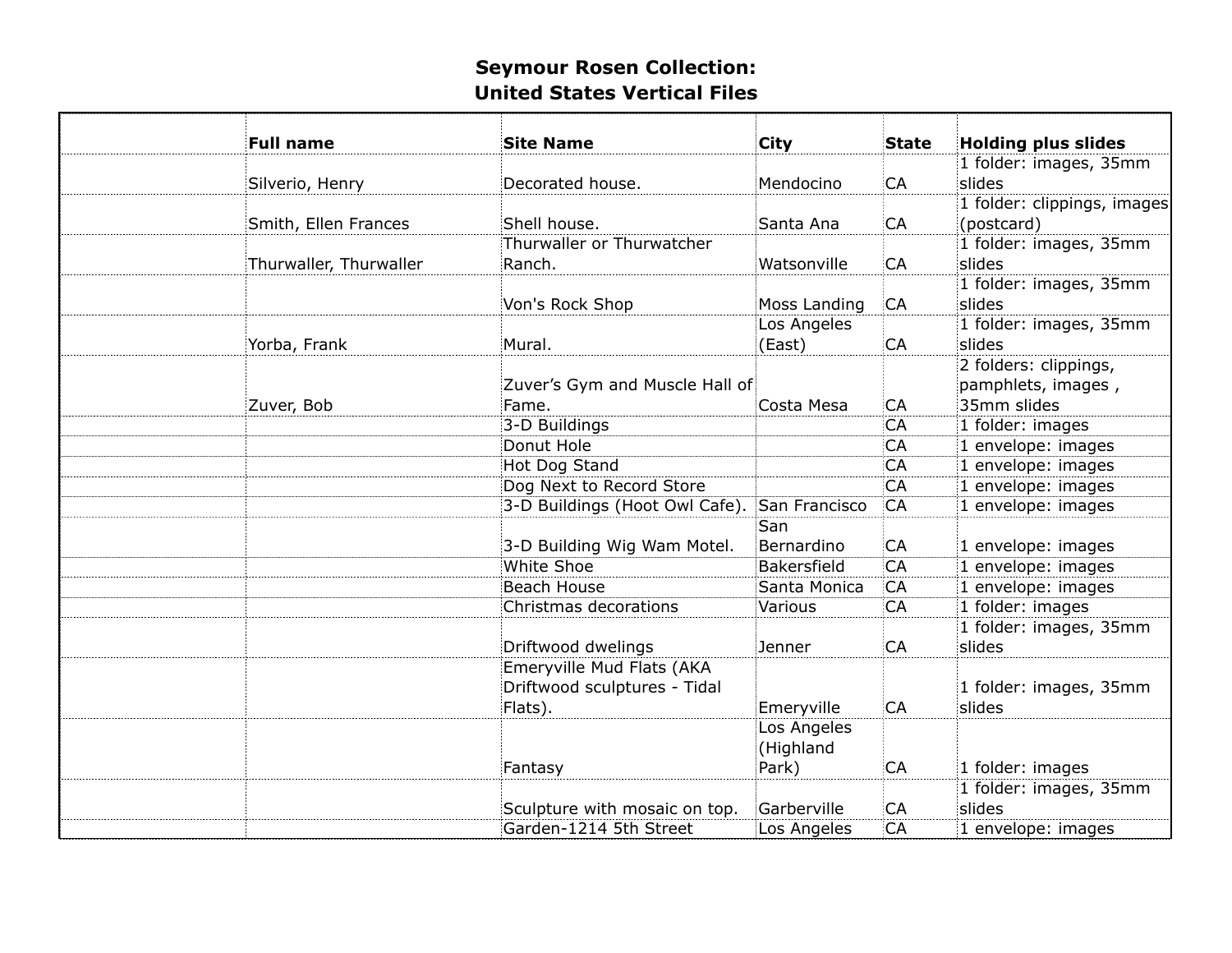| <b>Full name</b>          | <b>Site Name</b>             | <b>City</b>       | <b>State</b> | <b>Holding plus slides</b> |
|---------------------------|------------------------------|-------------------|--------------|----------------------------|
|                           |                              | Los Angeles       |              |                            |
|                           | Garden-630 S. Euclid (1972)  | (East)            | CA           | 1 envelope: images         |
|                           |                              | San Fernando      |              |                            |
|                           | Garden (1972)                | Valley            | CA           | 1 envelope: images         |
|                           | Garden                       | Ferndale          | CA           | 1 envelope: images         |
|                           | Various Gardens (1972)       | Los Angeles       | CA           | 1 envelope: images         |
|                           |                              | San Fernando      |              |                            |
|                           | Garden (1962)                | Valley            | CA           | 1 envelope: images         |
|                           | Misc. Gravestones            | San Gabriel       | CA           | 1 envelope: images         |
|                           |                              |                   |              | 1 folder: correspondence,  |
|                           | <b>Hearst Castle</b>         | San Simeon        | <b>CA</b>    | images, 35mm slides        |
|                           | Home Built Architecture,     |                   |              |                            |
|                           | Venice Blvd.                 | Los Angeles       | CA           | 1 folder: images           |
|                           | <b>House Boats</b>           | Sausalito         | CA           | 1 folder: images           |
|                           |                              | <b>Burbank</b>    |              |                            |
|                           | Showboat (Home decoration)   | (Vineland)        | CA           | 1 envelope: images         |
|                           | House decoration, Venice,    | Venice (Boyle     |              |                            |
|                           | <b>Boyle Heights</b>         | Heights)          | CA           | 1 envelope: images         |
|                           | Indian Hill Road.            | Pomona            | CA           | 1 folder: images           |
|                           |                              |                   |              | 1 folder: clippings,       |
|                           |                              | San Luis          |              | correspondence, images     |
| Madonna, Alex and Phillis | Madonna Inn.                 | Obispo            | CA           | (postcards), 35mm slides   |
|                           |                              |                   |              | 1 envelope: images,        |
|                           | Bibleland.                   | Calimesa          | CA           | 35mm slides                |
|                           | Bubble Gum Wall (Bubble Gum  | San Luis          |              |                            |
|                           |                              |                   | CA           |                            |
|                           | Alley).                      | Obispo            |              | 1 folder: images           |
|                           | Cars in dry river bank;      |                   |              |                            |
|                           | mailbox.                     | <b>Tres Pinos</b> | CA           | 1 envelope: images         |
|                           | Caterpillar / tractor shaped |                   |              |                            |
|                           | office.                      | <b>Turlock</b>    | CA           | 1 envelope: images         |
|                           | Deer Park                    | <b>Buena Park</b> | CA           | 1 envelope: images         |
|                           | Hi Jolly                     |                   | <b>CA</b>    | 1 envelope: images         |
|                           | Pet cemetary                 |                   | CA           | 1 envelope: images         |
|                           | Miniature Golf Course        | Merced            | CA           | 1 envelope: images         |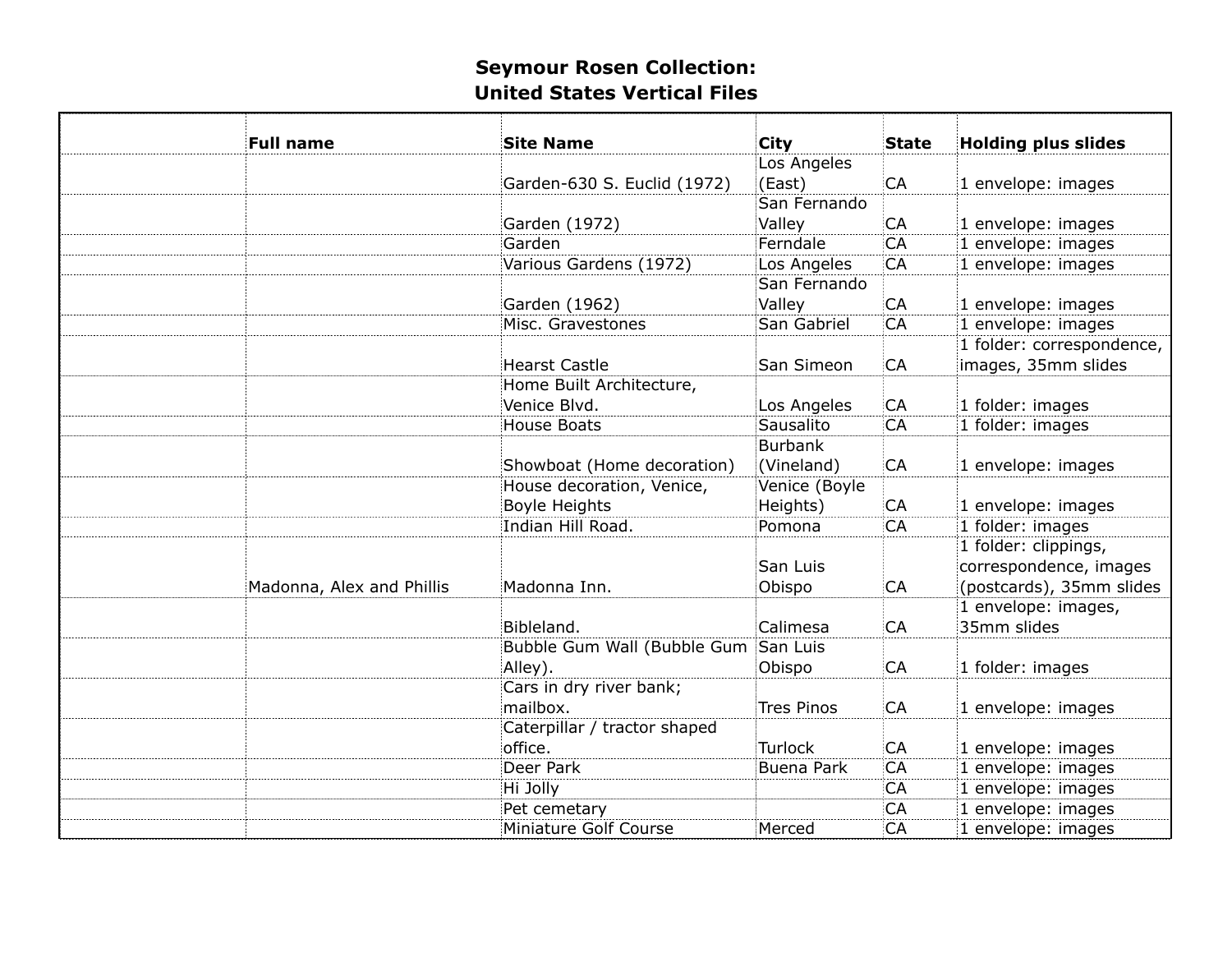|                             | <b>Full name</b>          | <b>Site Name</b>              | <b>City</b>   | <b>State</b> | <b>Holding plus slides</b> |
|-----------------------------|---------------------------|-------------------------------|---------------|--------------|----------------------------|
|                             |                           | Mosaic Fence                  | Berkeley      | CA           | 1 envelope: images         |
|                             |                           | Playlanad                     | San Francisco | CA           | 1 envelope: images         |
|                             | McGuire, Raymond & Bonnie | The Stump House - Cheese      |               |              |                            |
|                             | (?)                       | House.                        | Eureka        | CA           | 1 envelope: images         |
|                             |                           |                               |               |              | 1 folder: correspondence,  |
|                             |                           | Misc. Redwood Environments    |               | CA           | pamphlets, images          |
|                             |                           | St. Maurice Village           | Ranchita      | CA           | 1 folder: images           |
|                             |                           | Various Topiary               |               | CA           | 1 folder: images           |
|                             | Walter, Sheldon           | Citytown                      | Acton         | CA           | 35mm slides                |
|                             |                           | Court of the Mysteries (later |               |              |                            |
|                             | Kitchen, Kenneth          | St. Elias Church).            | Santa Cruz    | CA           | 35mm slides                |
|                             | Stoller, B.B.             | Research?                     | Santa Cruz    | CA           | 35mm slides                |
|                             | Lodge, Bernadine          | Fairy tale figures.           | Eagle Rock    | CA           | 35mm slides                |
|                             | Gonzalez, Filbert         | Series of planters.           | Pasadena      | CA           | 35mm slides                |
|                             |                           |                               |               |              | 3 folders: clippings,      |
| <b>Colorado</b>             |                           | <b>General Files</b>          |               | CO           | correspondence, maps       |
|                             | Gibello, Uberto           | <b>Italian Caves</b>          | Julesberg     | CO           | 1 folder: correspondence   |
|                             |                           |                               |               |              | 1 folder: clippings,       |
|                             | Hosack, Bill              | Smokehouse Gallery            | Fort Collins  | CO           | correspondence             |
|                             |                           |                               |               |              | 2 folders: clippings,      |
| <b>Connecticut</b>          |                           | <b>General Files</b>          |               | CT           | correspondence, maps       |
|                             | Greco, John               | Holy Land                     | Waterbury     | <b>CT</b>    | 1 folder: clippings        |
|                             |                           |                               |               |              | 1 folder: clippings,       |
|                             | Miller, Jacques           | Jacques Miller's Place        | Woodbridge    | <b>CT</b>    | correspondence             |
|                             |                           |                               |               |              | 1 folder: clippings,       |
|                             | Prince, Dan               |                               |               | <b>CT</b>    | correspondence, images     |
|                             |                           |                               |               |              | 1 folder: clippings,       |
|                             | Tashjian, Elizabeth       | Nut Museum                    | Old Lyme      | <b>CT</b>    | correspondence             |
|                             | Vivolo, John              | Wooden Children               | Bloomfield    | <b>CT</b>    | 1 folder: clippings        |
|                             |                           |                               |               |              | 2 folders: clippings,      |
|                             |                           |                               |               |              | correspondence, maps,      |
| <b>District of Columbia</b> |                           | <b>General Files</b>          |               | DC           | pamphlets                  |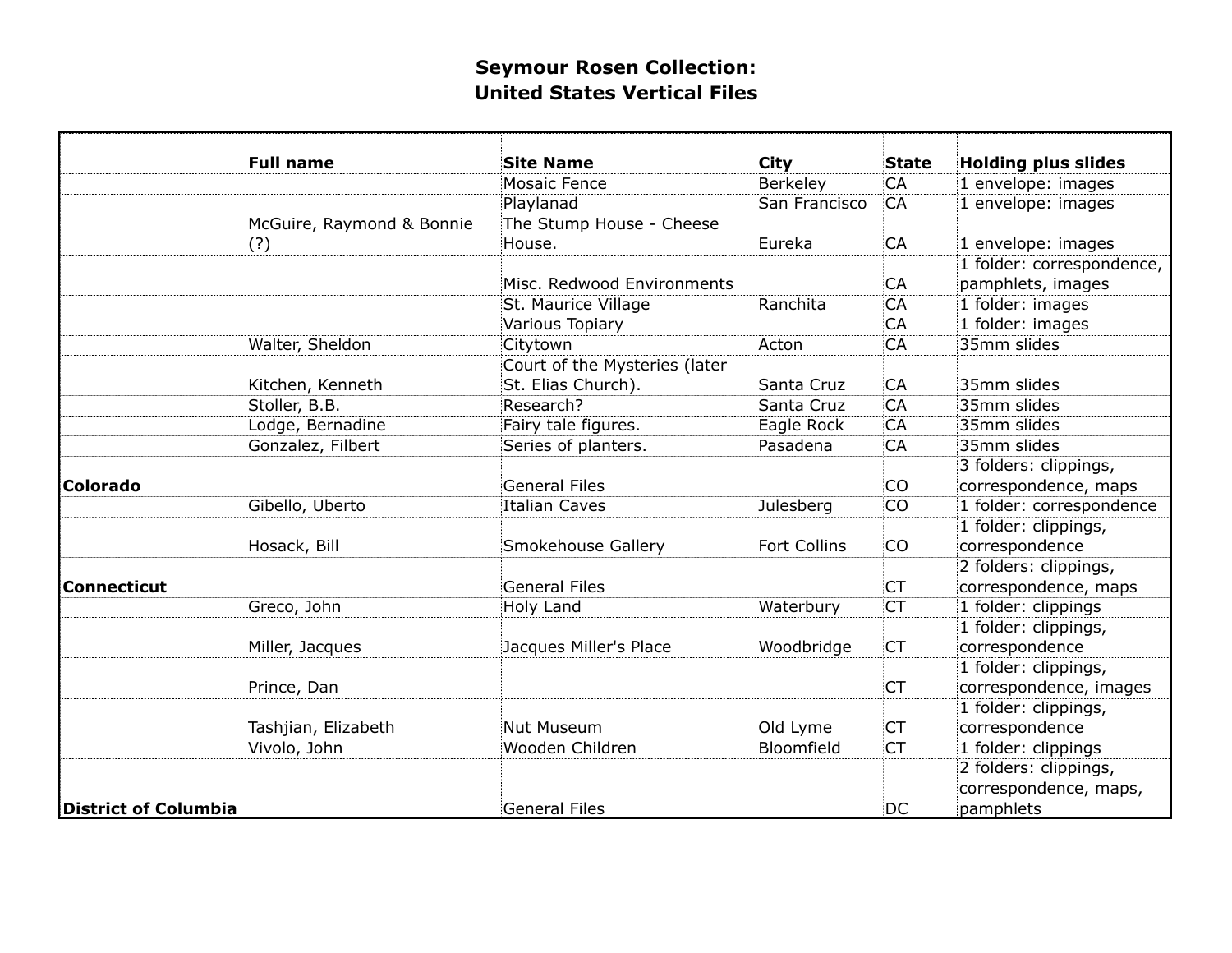|                 | <b>Full name</b>      | <b>Site Name</b><br>Throne of the Third Heaven of | City       | <b>State</b>    | <b>Holding plus slides</b>             |
|-----------------|-----------------------|---------------------------------------------------|------------|-----------------|----------------------------------------|
|                 |                       | the Nations Millennium General                    |            |                 | 1 folder: clippings,                   |
|                 |                       |                                                   |            |                 | correspondence, images,<br>35mm slides |
|                 | Hampton, James        | Assembly                                          | Washington | DC              |                                        |
|                 |                       | Caledarium (Garden of                             |            |                 | 1 folder: clippings,                   |
|                 | Rothe, Walter         | Almanology and Astrometry)                        | Washington | DC              | correspondence, images                 |
|                 |                       |                                                   |            |                 | 1 folder: images, 35mm                 |
|                 | Howlund, Estelle      | House with Placards/signs                         | Washington | DC              | slides                                 |
|                 |                       | Moneyman (Dollar Bill, Money                      |            |                 | 1 folder: images, 35mm                 |
|                 |                       | Man's Capitol Hill)                               | Washington | DC              | slides                                 |
|                 | Chand, Nek            | Children's Museum.                                | Washington | $\overline{DC}$ | 35mm slides                            |
|                 |                       |                                                   |            |                 | 2 folders: clippings,                  |
| <b>Delaware</b> |                       | <b>General Files</b>                              |            | <b>DE</b>       | correspondence, maps                   |
|                 |                       |                                                   |            |                 | 2 folders: clippings,                  |
| <b>Florida</b>  |                       | <b>General Files</b>                              |            | FL.             | correspondence, maps                   |
|                 | Bressler-Pettis, C.W. | Monument of the States                            | Kissimmee  | FL              | 1 folder: clippings                    |
|                 |                       |                                                   |            |                 | 1 folder: clippings,                   |
|                 |                       |                                                   |            |                 | correspondence,                        |
|                 | Leedskalnin, Edward   | <b>Coral Castle</b>                               | Homestead  | FL              | pamphlets                              |
|                 |                       |                                                   |            |                 | 1 folder: clippings,                   |
|                 | Papio, Stanley        | <b>Stanley's Museum</b>                           | Key West   | FL              | correspondence                         |
|                 |                       |                                                   |            |                 | 1 folder: clippings,                   |
|                 | Wentworth, TT         | T.T. Wentworth Jr. Museum.                        | Pensacola  | FL              | correspondence                         |
|                 |                       |                                                   |            |                 | 1 folder: clippings,                   |
| Georgia         |                       | <b>General Files</b>                              |            | <b>GA</b>       | correspondence                         |
|                 |                       | Mrs. Pope's Museum and                            |            |                 | 1 folder: clippings,                   |
|                 | Forrester, Laura Pope | Garden                                            | Ochlocknee | <b>GA</b>       | correspondence, images                 |
|                 |                       |                                                   |            |                 |                                        |
|                 |                       | <b>Brother Morris Space View</b>                  |            |                 |                                        |
|                 | Steele, Karl          | Museum (Space View Museum) Madison                |            | <b>GA</b>       | 1 envelope: images                     |
|                 |                       | Garden of Eden Drive-Thru                         |            |                 |                                        |
|                 | Ruth, Rev. John D.    | Bible Museum.                                     | Woodville  | GA              | 1 envelope: images                     |
|                 |                       | Devil's Drinking Party Yard                       |            |                 | 1 envelope: images,                    |
|                 | Hall, Dilmus          | Show.                                             | Athens     | GA              | 35mm slides                            |
|                 |                       | Whirligigs                                        | Lumpkin    | GA              | 1 envelope: images                     |
|                 |                       |                                                   |            |                 |                                        |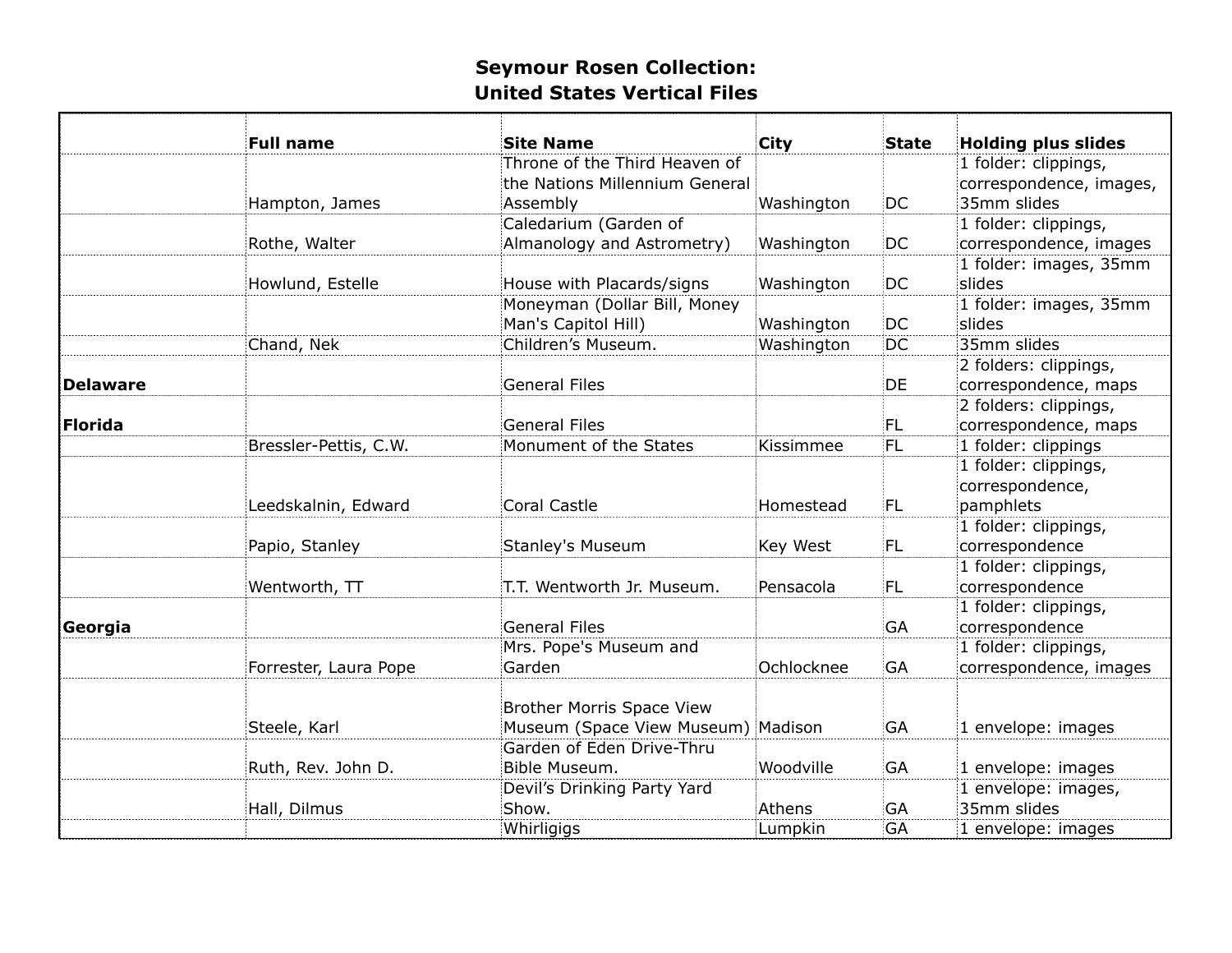|                     |                                                                                                                                                                                               |                                                                                                                                                                                                                                                                                                                             |                                                                                                                   | <b>Holding plus slides</b>                                          |
|---------------------|-----------------------------------------------------------------------------------------------------------------------------------------------------------------------------------------------|-----------------------------------------------------------------------------------------------------------------------------------------------------------------------------------------------------------------------------------------------------------------------------------------------------------------------------|-------------------------------------------------------------------------------------------------------------------|---------------------------------------------------------------------|
|                     |                                                                                                                                                                                               |                                                                                                                                                                                                                                                                                                                             |                                                                                                                   | 1 envelope: images                                                  |
|                     |                                                                                                                                                                                               |                                                                                                                                                                                                                                                                                                                             |                                                                                                                   |                                                                     |
|                     |                                                                                                                                                                                               | Augusta                                                                                                                                                                                                                                                                                                                     |                                                                                                                   | 1 envelope: images                                                  |
|                     |                                                                                                                                                                                               |                                                                                                                                                                                                                                                                                                                             |                                                                                                                   | 1 envelope: images                                                  |
|                     |                                                                                                                                                                                               |                                                                                                                                                                                                                                                                                                                             |                                                                                                                   | 1 folder: clippings,                                                |
|                     |                                                                                                                                                                                               |                                                                                                                                                                                                                                                                                                                             |                                                                                                                   | correspondence,                                                     |
| Martin, Eddie Owens | Land of Pasaquan "St. EOM"                                                                                                                                                                    | Buena Vista                                                                                                                                                                                                                                                                                                                 | GA                                                                                                                | pamphlets                                                           |
|                     |                                                                                                                                                                                               |                                                                                                                                                                                                                                                                                                                             |                                                                                                                   | 2 folders: clippings,                                               |
|                     |                                                                                                                                                                                               |                                                                                                                                                                                                                                                                                                                             |                                                                                                                   | correspondence,                                                     |
| Finster, Howard     | Paradise Garden                                                                                                                                                                               | Summerville                                                                                                                                                                                                                                                                                                                 | GA                                                                                                                | pamphlets                                                           |
|                     |                                                                                                                                                                                               |                                                                                                                                                                                                                                                                                                                             |                                                                                                                   | 2 folders: clippings,                                               |
|                     | <b>General Files</b>                                                                                                                                                                          |                                                                                                                                                                                                                                                                                                                             | HI                                                                                                                | correspondence, maps                                                |
|                     |                                                                                                                                                                                               |                                                                                                                                                                                                                                                                                                                             |                                                                                                                   | 2 folders: clippings,                                               |
|                     |                                                                                                                                                                                               |                                                                                                                                                                                                                                                                                                                             |                                                                                                                   | correspondence, maps,                                               |
|                     | <b>General Files</b>                                                                                                                                                                          |                                                                                                                                                                                                                                                                                                                             | ΙA                                                                                                                | images                                                              |
|                     |                                                                                                                                                                                               |                                                                                                                                                                                                                                                                                                                             |                                                                                                                   | 1 folder: clippings,                                                |
|                     |                                                                                                                                                                                               |                                                                                                                                                                                                                                                                                                                             |                                                                                                                   | correspondence, images                                              |
|                     |                                                                                                                                                                                               |                                                                                                                                                                                                                                                                                                                             | ΪA                                                                                                                | 1 folder: clippings                                                 |
|                     | Kobe's World's Smallest                                                                                                                                                                       |                                                                                                                                                                                                                                                                                                                             |                                                                                                                   | 1 folder: correspondence,                                           |
|                     |                                                                                                                                                                                               |                                                                                                                                                                                                                                                                                                                             |                                                                                                                   | images                                                              |
|                     |                                                                                                                                                                                               |                                                                                                                                                                                                                                                                                                                             |                                                                                                                   | 1 folder: clippings,                                                |
|                     | Grotto of Our Mother of                                                                                                                                                                       |                                                                                                                                                                                                                                                                                                                             |                                                                                                                   | correspondence, images,                                             |
|                     |                                                                                                                                                                                               |                                                                                                                                                                                                                                                                                                                             | ΙA                                                                                                                | 35mm slides                                                         |
|                     |                                                                                                                                                                                               |                                                                                                                                                                                                                                                                                                                             |                                                                                                                   | 2 folders: clippings,                                               |
|                     |                                                                                                                                                                                               |                                                                                                                                                                                                                                                                                                                             |                                                                                                                   | correspondence, maps                                                |
|                     |                                                                                                                                                                                               |                                                                                                                                                                                                                                                                                                                             |                                                                                                                   | 1 folder: correspondence,                                           |
|                     |                                                                                                                                                                                               |                                                                                                                                                                                                                                                                                                                             |                                                                                                                   | images, 35mm slides                                                 |
|                     |                                                                                                                                                                                               |                                                                                                                                                                                                                                                                                                                             |                                                                                                                   | 2 folders: clippings,                                               |
|                     |                                                                                                                                                                                               |                                                                                                                                                                                                                                                                                                                             |                                                                                                                   | correspondence, maps,                                               |
|                     |                                                                                                                                                                                               |                                                                                                                                                                                                                                                                                                                             |                                                                                                                   | pamphlets                                                           |
|                     |                                                                                                                                                                                               |                                                                                                                                                                                                                                                                                                                             |                                                                                                                   | 1 folder: clippings, maps,                                          |
|                     |                                                                                                                                                                                               |                                                                                                                                                                                                                                                                                                                             | ΠL                                                                                                                | pamphlets                                                           |
|                     |                                                                                                                                                                                               |                                                                                                                                                                                                                                                                                                                             |                                                                                                                   | 1 folder: clippings,                                                |
|                     |                                                                                                                                                                                               |                                                                                                                                                                                                                                                                                                                             | ÌЦ                                                                                                                | pamphlets                                                           |
|                     | <b>Full name</b><br>Ferguson, Marylou<br>Moore, Oscar<br>Murray, J.B.<br>Dobberstein, Father Paul M.<br>Friedlein, Howard<br>Kobe,<br>Lightner, William A.<br>Stanke, Morris<br>Darger, Henry | <b>Site Name</b><br><b>Stick House</b><br>House)<br>Home Environment<br>La Salette Grotto (Sacred<br>Heart Church)<br>Jolly Ridge<br><b>Dedicated Church Grotto</b><br>Sorrows (Mount Mercy Grotto).<br><b>General Files</b><br>Psychic Researcher<br><b>General Files</b><br>Chicago-General file<br>Darger Room at Intuit | <b>City</b><br>Vesta<br>Money Church (Anti-Tax Church<br>Warrenton<br>Sioux City<br>Iowa City<br>Nampa<br>Chicago | <b>State</b><br>GA<br>GA<br><b>GA</b><br>ΙA<br>ĮΑ<br>ID<br>ID<br>ΠL |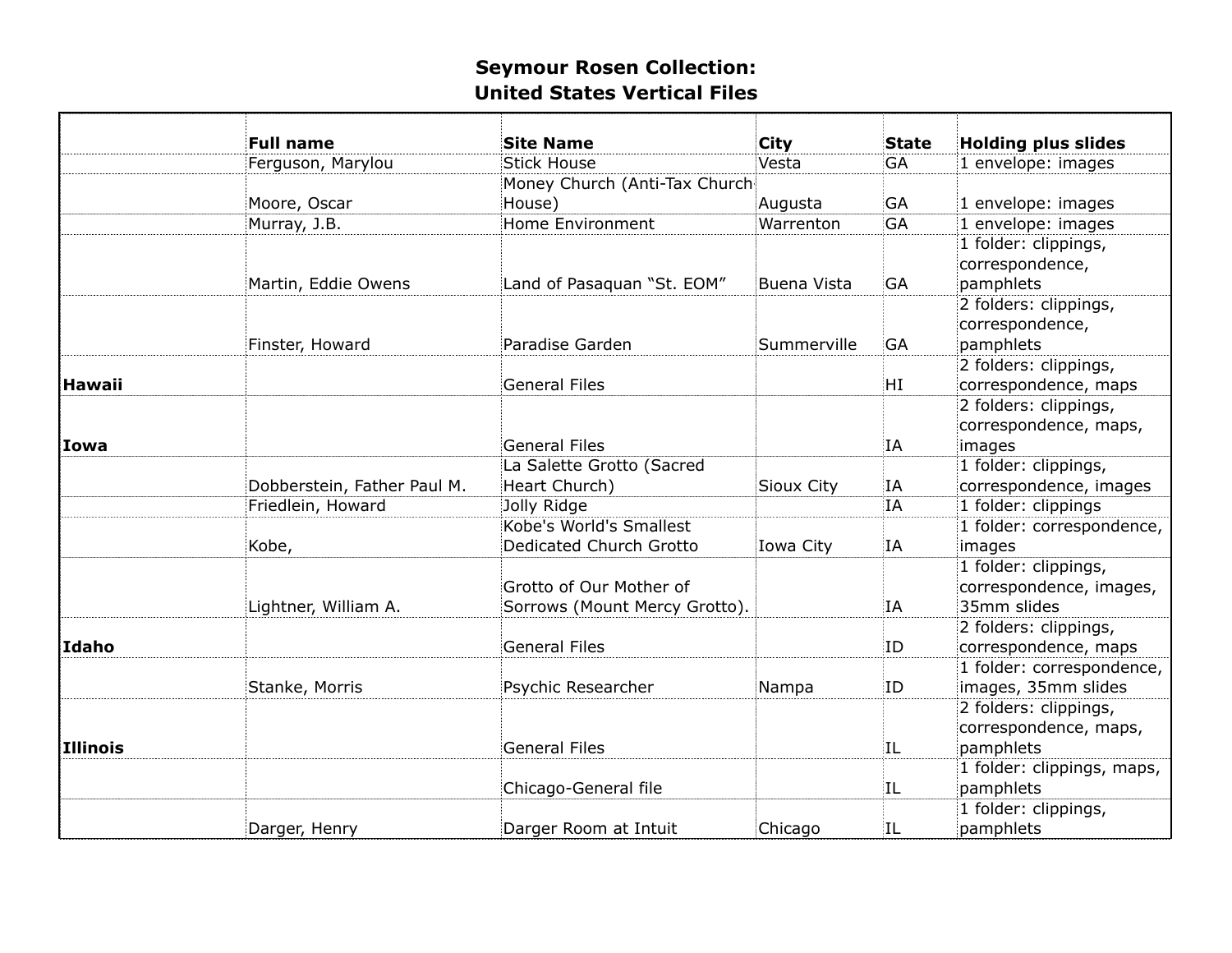|               | <b>Full name</b> | <b>Site Name</b>                                                   | City                | <b>State</b> | <b>Holding plus slides</b>                                                   |
|---------------|------------------|--------------------------------------------------------------------|---------------------|--------------|------------------------------------------------------------------------------|
|               | Kapotas, George  | Lils Acres                                                         | Monroe              | IL.          | 1 folder: clippings, images                                                  |
|               | Smith, Charles   | African-American Heritage<br>Museum and Black Veterans<br>Archives | Aurora              | ΠL           | 1 folder: clippings,<br>correspondence, 35mm<br>slides                       |
|               | Yoder, Martin    | Rockhome Garden                                                    | Arcola              | IL           | 1 folder: clippings,<br>images, maps, pamphlets,<br>35mm slides              |
| Indiana       |                  | <b>General Files</b>                                               |                     | ΙN           | 2 folders: clippings,<br>correspondence, maps                                |
|               | Moody, Alan      | Garden of Memories                                                 | Thorntown           | ĮΝ           | 1 folder: correspondence,<br>images<br>2 folders: clippings,                 |
| <b>Kansas</b> |                  | <b>General Files</b>                                               |                     | <b>KS</b>    | correspondence, maps,<br>pamphlets, images                                   |
|               | Deeble, Florence | Debble Rock Garden                                                 | Lucas               | KS           | 1 folder: clippings,<br>images, 35mm slides                                  |
|               | Dinsmoor, S.P.   | Garden of Eden                                                     | Lucas               | <b>KS</b>    | 1 folder: clippings,<br>correspondence,<br>pamphlets, images,<br>35mm slides |
|               | Hollenbeck, John | 96 Windmills                                                       | Cottonwood<br>Falls | <b>KS</b>    | 1 folder: images, 35mm<br>slides                                             |
|               | Liggett, M.T.    | Garden of Grudges                                                  | Mullinville         | <b>KS</b>    | 1 folder: clippings,<br>correspondence                                       |
|               | Root, Ed         | Farm Garden (Prairie<br>Monuments).                                | Wilson              | <b>KS</b>    | 1 folder: clippings,<br>images, 35mm slides                                  |
|               | Shepard, Leta    | Mrs. Shepard's Garden.                                             | Witchita            | <b>KS</b>    | 1 envelope: images,<br>35mm slides                                           |
|               | Smith, Ray Otis  | Concretealo, Circle 3 Ranch                                        | Longford            | <b>KS</b>    | 1 folder: clippings,<br>images, 35mm slides                                  |
| Kentucky      |                  | <b>General Files</b>                                               |                     | KY           | 1 folder: clippings,<br>correspondence, maps,<br>pamphlets                   |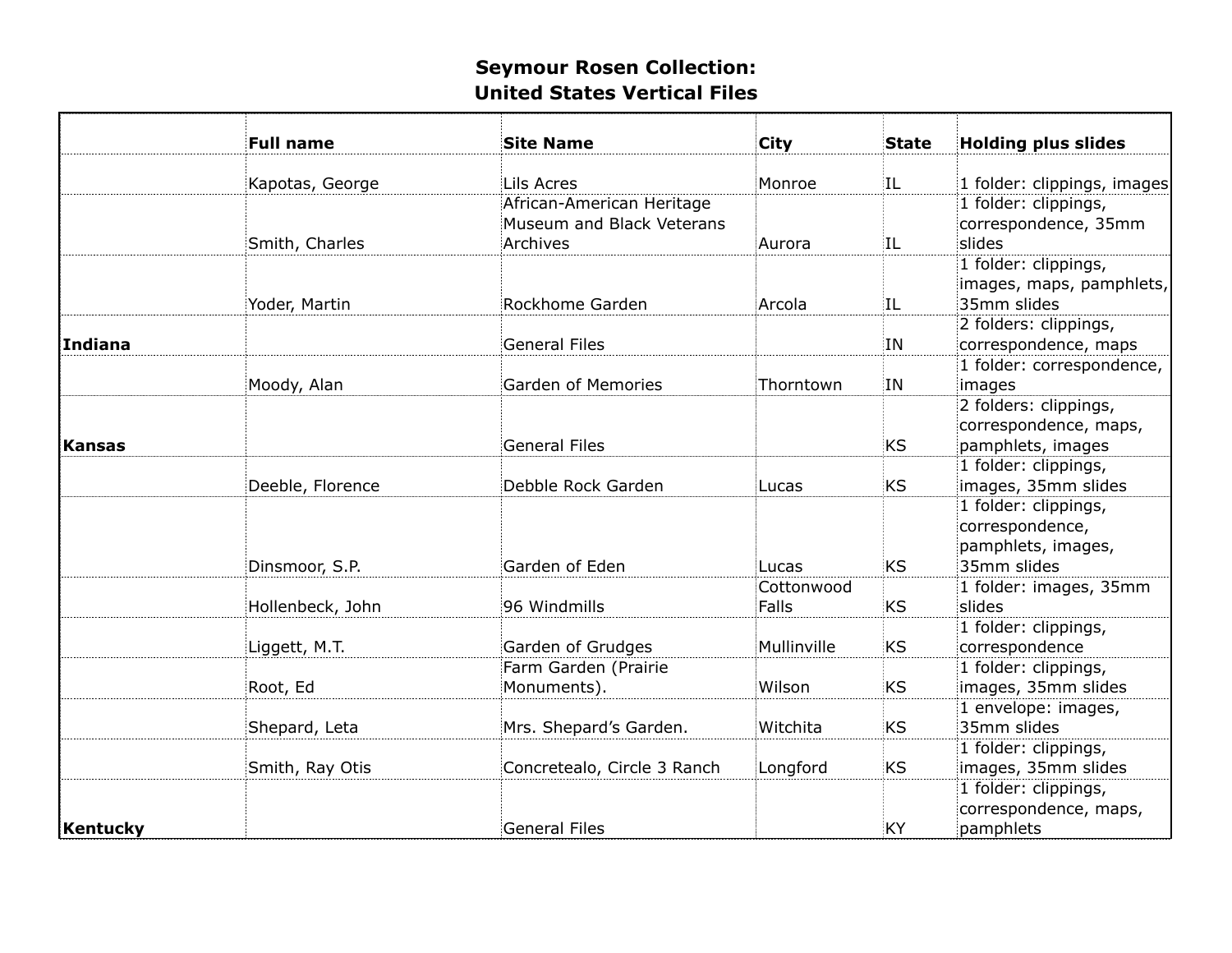|               | <b>Full name</b>          | <b>Site Name</b>              | City        | <b>State</b> | <b>Holding plus slides</b>  |
|---------------|---------------------------|-------------------------------|-------------|--------------|-----------------------------|
|               |                           |                               |             |              | 1 folder: Site              |
|               |                           |                               |             |              | documentation binder by     |
|               | Cecil, Ison               | Home for Wayward Baby Dolls   | Morehead    | KY           | Adrian Swain, 2002          |
|               |                           |                               |             |              | 1 folder: clippings,        |
|               | Mayes, Henry Harrison     | The House of Many Crosses     | Middlesboro | <b>KY</b>    | correspondence              |
|               |                           |                               |             |              | 2 folders: clippings,       |
|               |                           |                               |             |              | correspondence, maps,       |
| Louisiana     |                           | <b>General Files</b>          |             | LA           | pamphlets, images           |
|               | Williams, John            | Starland                      | Coushatla   | LA           | 1 envelope: images          |
|               | Leo and Willie Mae, McCoy | <b>Untitled Environment</b>   | Campti      | LA           | 1 envelope: images          |
|               | Scott, James "J.P."       | <b>Boat Yard</b>              | LaFitte     | LA           | 1 envelope: images          |
|               |                           |                               |             |              | 2 folders: clippings,       |
| Massachusetts |                           | <b>General Files</b>          |             | MA           | correspondence, images      |
|               | Jackson, W.H.             | Palestinian Gardens           | Ludedale    | <b>MS</b>    | 1 envelope: images          |
|               |                           | Three Sisters Sanctuary (Lost |             |              |                             |
|               | Richardson, Richard M.    | Gardens)                      | Goshen      | МA           | 1 CD: images                |
|               |                           |                               |             |              | 1 envelope:                 |
|               | Bowlin, Loy Allen         | Rhinestone Cowboy House       | McComb      | MS           | correspondence, images      |
|               |                           |                               |             |              | 1 folder: clippings,        |
|               |                           | Newspaper House (Paper        |             |              | correspondence,             |
|               | Stenman, Elis             | House)                        | Pigeon Cove | MA           | pamphlets, images           |
|               |                           |                               |             |              | 1 folder: clippings,        |
|               | Storkfelt, Richard        | Ebeltoft Village              |             | MA           | pamphlets                   |
|               |                           |                               |             |              | 1 folder: clippings,        |
| Maryland      |                           | <b>General Files</b>          |             | <b>MD</b>    | correspondence, maps        |
|               |                           |                               |             |              | 2 folders: clippings,       |
|               |                           |                               |             |              | correspondence,             |
| Maine         |                           | <b>General Files</b>          |             | ME           | pamphlets                   |
|               |                           |                               |             |              | 2 folders: clippings,       |
|               |                           |                               |             |              | correspondence, maps,       |
| Michigan      |                           | <b>General Files</b>          |             | MI           | pamphlets                   |
|               | Guyton, Tyree             | Heidelberg Project            | Detroit     | MI           | 1 folder: clippings, images |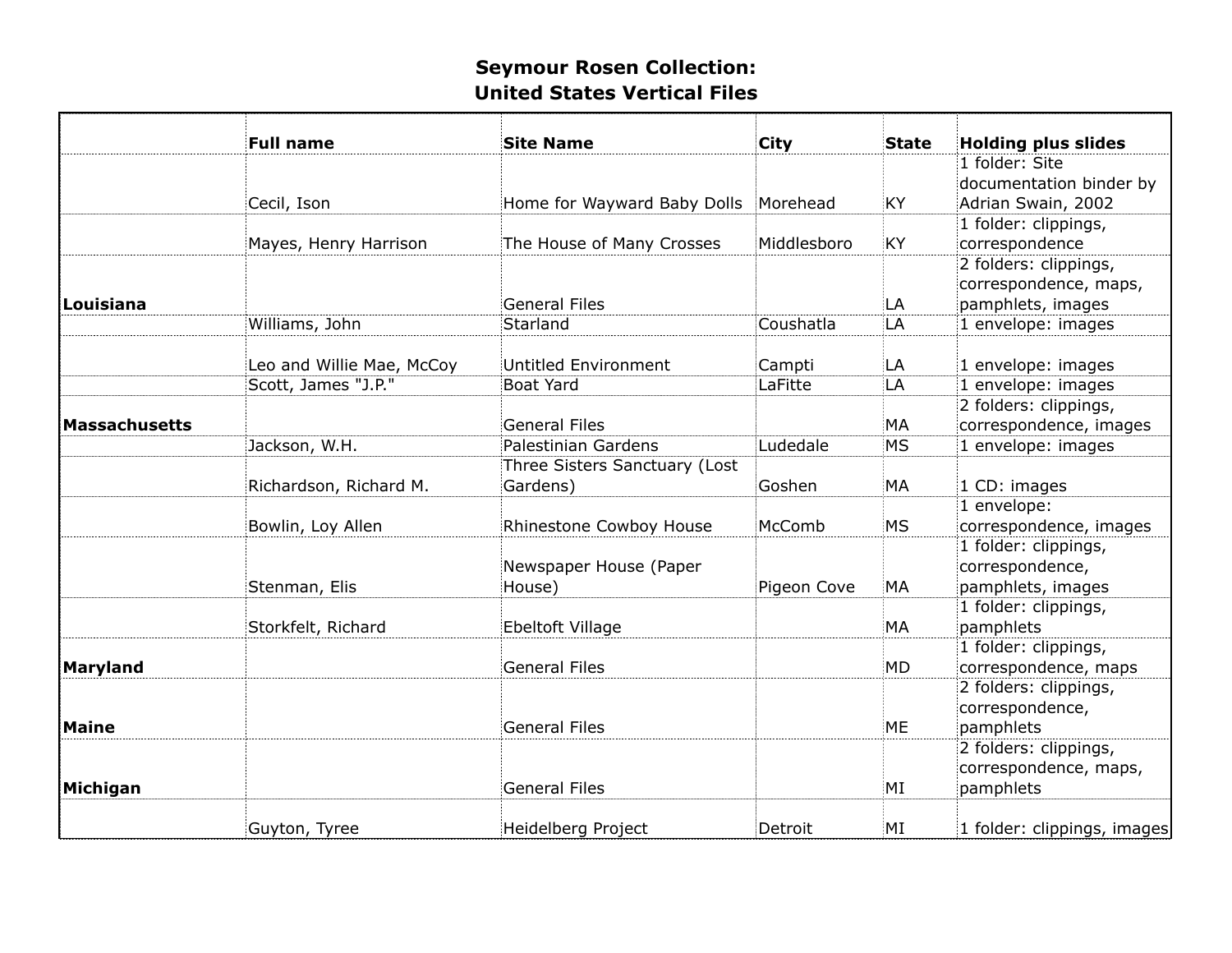|                 | <b>Full name</b>          | <b>Site Name</b>               | <b>City</b>    | <b>State</b> | <b>Holding plus slides</b> |
|-----------------|---------------------------|--------------------------------|----------------|--------------|----------------------------|
|                 |                           | Lansing Pumping Station        |                |              | 1 folder: clippings,       |
|                 | Hewes, Clarence "Charlie" | <b>Murals</b>                  | Lansing        | ΜI           | correspondence             |
|                 |                           |                                |                |              | 1 folder: clippings,       |
|                 |                           |                                |                |              | correspondence, images,    |
|                 |                           | Kaleva Bottle House (Happy     |                |              | pamphlets, nat'l historic  |
|                 | Makinen, John Jacob       | Home)                          | Kaleva         | ΜI           | places nomination forms    |
|                 |                           |                                |                |              | 1 folder: clippings,       |
|                 | Lund, Earl Kline          | Lund's Scenic Garden           | Maple City     | MI           | correspondence, images     |
|                 |                           | St. Joseph Stations of the     | Brooklyn/Cam   |              | 1 folder: clippings,       |
|                 | Dionicio, Rodriguez       | Cross Shrine.                  | bridge         | MI           | images, 35mm slides        |
|                 |                           |                                |                |              | 1 folder: clippings,       |
|                 |                           |                                |                |              | correspondence,            |
|                 | Overholzer, Raymond &     |                                |                |              | pamphlets, images          |
|                 | Hortense                  | Shrine of the Pines            | <b>Baldwin</b> | MI           | (postcards)                |
|                 | Toth, Peter               | <b>Indian Monument</b>         |                | MI           | 1 folder: clippings        |
|                 |                           |                                |                |              | 2 folders: clippings,      |
| Minnesota       |                           | <b>General Files</b>           |                | MN           | correspondence, maps       |
|                 |                           |                                |                |              | 1 folder: clippings,       |
|                 |                           |                                |                |              | correspondence,            |
|                 |                           |                                |                |              | Preservation treatment     |
|                 | Ellsworth, Jack           | Ellsworth Rock Garden          | Kabetogama     | MN           | plan (1998)                |
|                 | Muense, Werner & Thekla   | Yard show                      | Minneapolis    | MN           | 1 envelope: images         |
|                 |                           | The Towers and Garden of       |                |              | 1 folder: clippings,       |
|                 | Wippich, Louis            | Antiquities (Molehill?)        | Sauk Rapids    | MN           | correspondence, images     |
|                 |                           |                                |                |              | 2 folders: clippings,      |
|                 |                           |                                |                |              | correspondence, maps,      |
| <b>Missouri</b> |                           | <b>General Files</b>           |                | MO           | pamphlets                  |
|                 |                           |                                |                |              | 1 folder: clippings,       |
|                 |                           |                                |                |              | correspondence,            |
|                 |                           | Hells 40 acres - Painted Signs |                |              | pamphlets, images,         |
|                 | Howard, Jesse "Outlaw"    | (Sorehead Hill)                | Fulton         | МO           | 35mm slides                |
|                 |                           | Small concrete objects-        |                |              | 1 envelope: images,        |
|                 | Sandullo, Joe             | cityscapes                     | St. Louis      | <b>MO</b>    | 35mm slides                |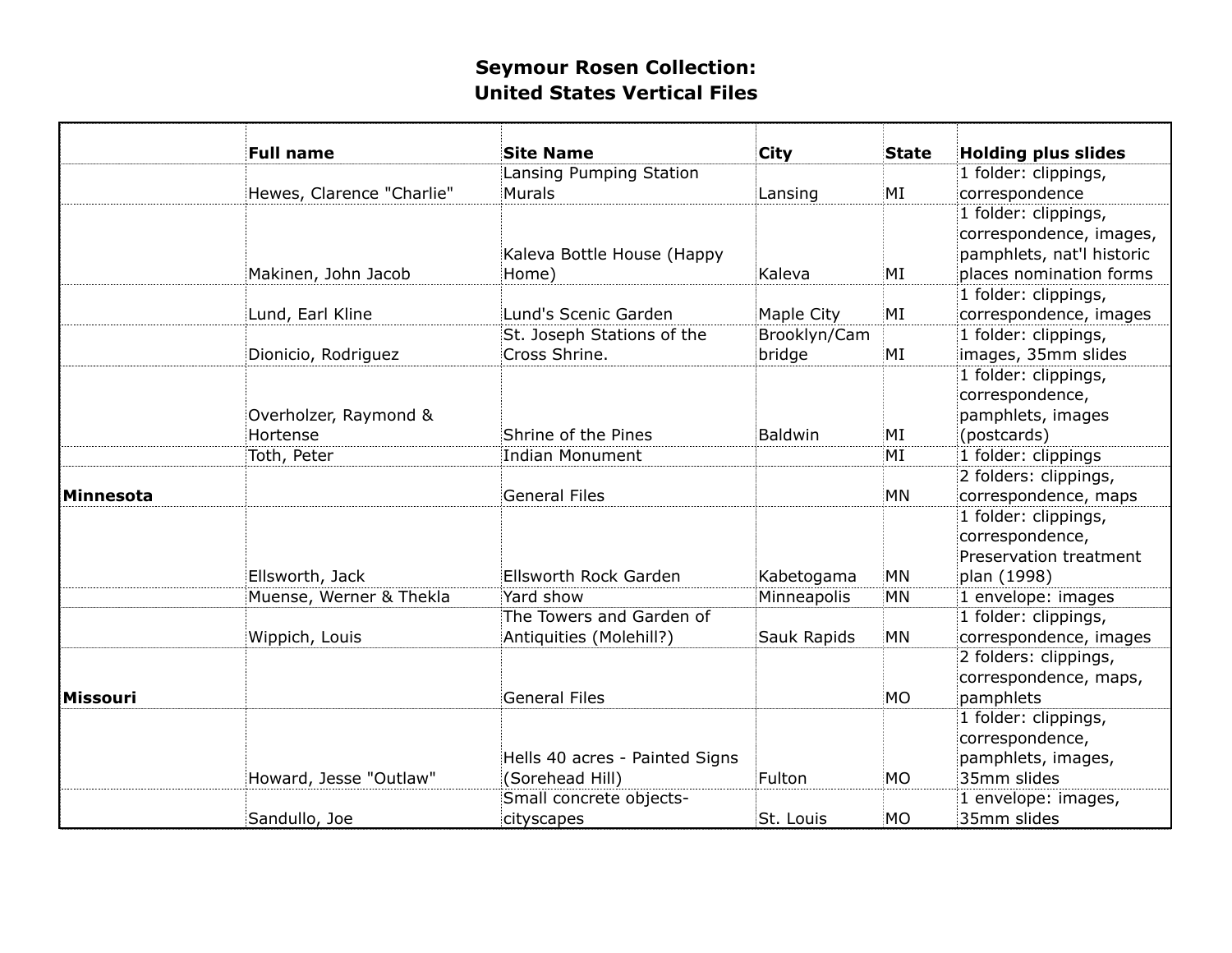|                       | <b>Full name</b>                                    | <b>Site Name</b>                                      | City                                             | <b>State</b> | <b>Holding plus slides</b>                                                   |
|-----------------------|-----------------------------------------------------|-------------------------------------------------------|--------------------------------------------------|--------------|------------------------------------------------------------------------------|
| Mississippi           |                                                     | <b>General Files</b>                                  |                                                  | MS           | 2 folders: clippings,<br>correspondence, maps,<br>pamphlets                  |
|                       |                                                     | Anderson House (Walter                                |                                                  |              |                                                                              |
|                       | Anderson, Walter                                    | Anderson Museum)                                      | Ocean Springs MS                                 |              | 1 envelope: images                                                           |
| Montana               |                                                     | <b>General Files</b>                                  |                                                  | MT           | 2 folders: clippings,<br>correspondence,<br>pamphlets                        |
|                       |                                                     |                                                       | <b>Great Falls</b>                               |              | 1 folder: clippings,                                                         |
|                       | Steen, Lee                                          | Stickman Garden                                       | (Roundup?)                                       | MT           | pamphlets                                                                    |
| <b>North Carolina</b> |                                                     | <b>General Files</b>                                  |                                                  | NC.          | 3 folders: clippings,<br>correspondence, maps,<br>pamphlets                  |
|                       | Hooper, Annie                                       | <b>Bible stories</b>                                  | Buxton                                           | NC.          | 1 folder: clippings,<br>correspondence,<br>pamphlets, images,<br>35mm slides |
|                       | Jennings, James Harold                              | Art World                                             | Pinnacle                                         | NC.          | 1 folder: clippings,<br>pamphlets, images,<br>35mm slides                    |
|                       | Jones, Clyde                                        | Jungle Boy Zoo or Haw River<br><b>Animal Crossing</b> | Bynum                                            | <b>NC</b>    | 1 folder: correspondence,<br>pamphlets, images,<br>35mm slides               |
|                       | Warren, Henry                                       | Shangri-La (a.k.a White Rock<br>Village)              | <b>Prospect Hill</b><br>(Hightowers<br>Township) | NC           | 1 folder: images, 35mm<br>slides                                             |
|                       | Simpson, Vollis                                     | <b>Windmill Park</b>                                  | Lucama                                           | NC.          | 1 envelope: images                                                           |
|                       | Baumgarden (gardner?), Kilroy Junkstore and Hubcaps |                                                       | Shepards                                         | NC           | 1 envelope: images                                                           |
|                       | Stephenson, Quinton J.                              | Occoneechee Trapper's Lodge                           | Garysburg                                        | NC.          | 1 envelope: images                                                           |
|                       | Clements, Robert                                    | Whirligigs                                            | Tyro                                             | NC.          | 1 envelope: images                                                           |
|                       | Presley, Lester                                     | Chip wood figures and<br>environment.                 | Matthews                                         | NC.          | 1 envelope: images                                                           |
|                       | Faggard, Guy                                        | Silver Grounds                                        | Concord                                          | NC:          | 1 envelope: images                                                           |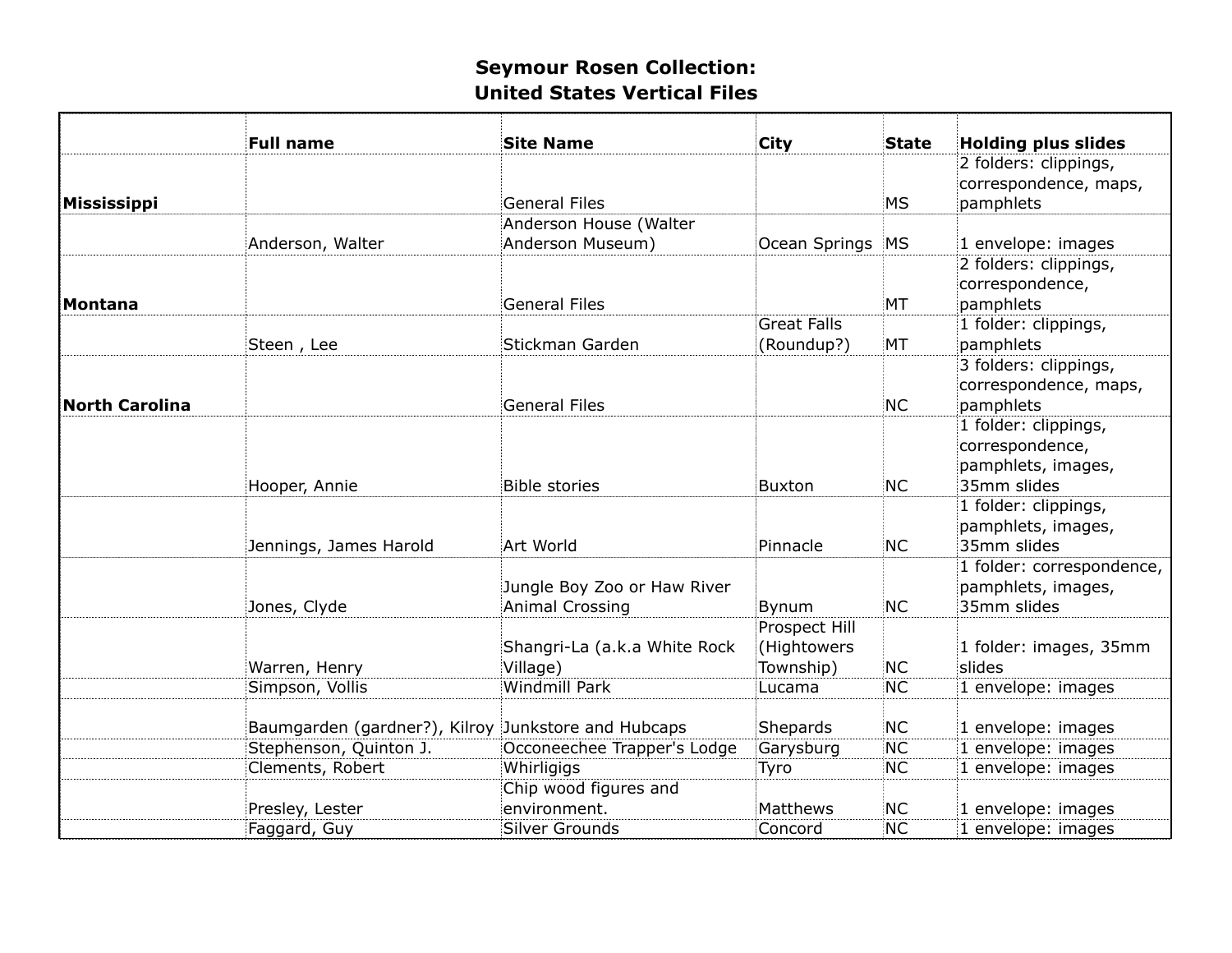|                      | <b>Full name</b>        | <b>Site Name</b>            | <b>City</b>        | State           | <b>Holding plus slides</b>                                                                               |
|----------------------|-------------------------|-----------------------------|--------------------|-----------------|----------------------------------------------------------------------------------------------------------|
|                      | Hartsell, George & Ruby | Whirligigs and birdhouses   | Locust             | <b>NC</b>       | 1 envelope: images                                                                                       |
|                      | Burwell, Vernon         | Cement statues              | Rocky Mount        | NC.             | 1 envelope: images                                                                                       |
|                      |                         | Bas-reliefs of religious    |                    |                 |                                                                                                          |
|                      | Coins, Raymond          | sculptures                  | Pinnacle           | <b>NC</b>       | 1 envelope: images                                                                                       |
|                      | Yelton, Charlie         | <b>Bottle Farm</b>          | <b>Forest City</b> | NC.             | 1 envelope: images                                                                                       |
|                      |                         | Kannapolis Castle or Sides' |                    |                 |                                                                                                          |
|                      | Sides, Henry James      | Castle                      | Kannapolis         | NC:             | 1 envelope: images                                                                                       |
| <b>North Dakota</b>  |                         | <b>General Files</b>        |                    | <b>ND</b>       | 2 folders: clippings,<br>correspondence                                                                  |
| Nebraska             |                         | <b>General Files</b>        |                    | <b>NE</b>       | 2 folders: clippings,<br>correspondence, maps,<br>pamphlets                                              |
|                      |                         |                             | Osmond             |                 |                                                                                                          |
|                      |                         | Running Junk Fence          | (Pierce?)          | NE              | 1 envelope: images                                                                                       |
|                      | Blagdon, Emery          | <b>Healing Machines</b>     | North Platte       | NE.             | 1 folder: clippings,<br>correspondence,<br>pamphlets, 35mm slides                                        |
| <b>New Hampshire</b> |                         | <b>General Files</b>        |                    | <b>NH</b>       | 2 folders: clippings,<br>correspondence                                                                  |
| <b>New Jersey</b>    |                         | <b>General Files</b>        |                    | NJ              | 2 folders: clippings,<br>correspondence, maps,<br>pamphlets                                              |
|                      |                         | Kea's Ark                   |                    |                 | 1 folder: clippings,                                                                                     |
| <b>New Mexico</b>    | Tawana, Kea             | <b>General Files</b>        | <b>Newark</b>      | NJ<br><b>NM</b> | correspondence, images<br>2 folders: clippings,<br>correspondence, maps,<br>pamphlets                    |
|                      | Shaffer, Clem "Pop"     | Rancho Bonito               |                    | <b>NM</b>       | 2 folders: clippings,<br>correspondence, images,<br>pamphlets, nat'l historic<br>places nomination forms |
|                      |                         | Glass Garden (New Mexico    |                    |                 | 1 folder: correspondence,                                                                                |
|                      | Scartaccini, Ardell     | Glass Garden)               | Golden             | <b>NM</b>       | images                                                                                                   |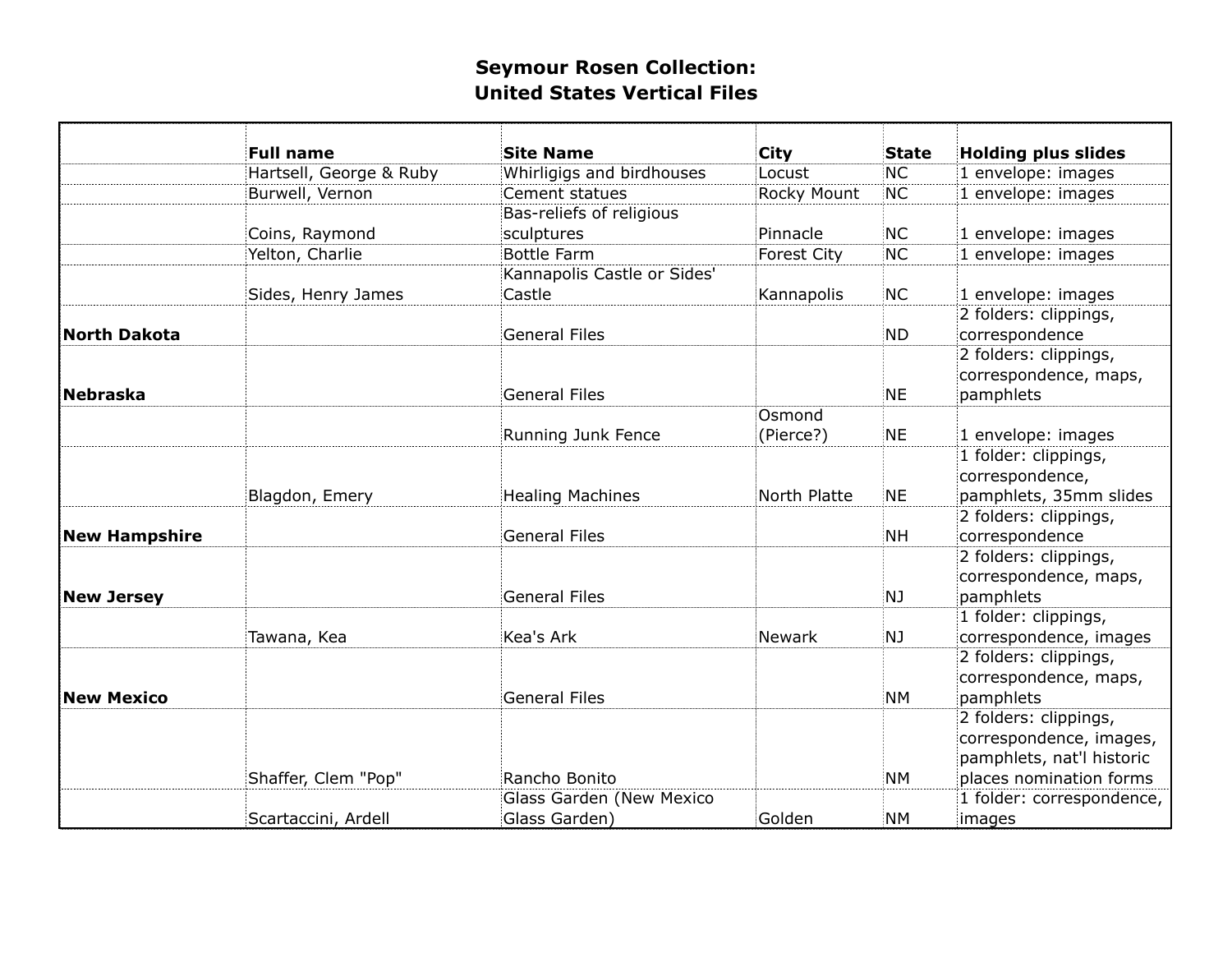|                 | <b>Full name</b>       | <b>Site Name</b>                          | City              | <b>State</b> | <b>Holding plus slides</b>  |
|-----------------|------------------------|-------------------------------------------|-------------------|--------------|-----------------------------|
|                 |                        |                                           |                   |              | 2 folders: clippings,       |
|                 |                        |                                           |                   |              | correspondence, maps,       |
| <b>Nevada</b>   |                        | <b>General Files</b>                      |                   | <b>NV</b>    | pamphlets                   |
|                 |                        | <b>Ghost Town Bottle House</b>            |                   |              |                             |
|                 |                        | (Tommy Thompson's bottle                  |                   |              |                             |
|                 | Kelly, Tom             | house?)                                   | Rhyolite          | <b>NV</b>    | 1 folder: clippings, images |
|                 |                        |                                           |                   |              | 1 folder: correspondence,   |
|                 | Miller, Rhonda         | Miniature rock house                      | Reno              | <b>NV</b>    | images                      |
|                 |                        |                                           |                   |              | 2 folders: clippings,       |
|                 | Thunder, Chief Rolling |                                           |                   |              | correspondence, images,     |
|                 | Mountain               | <b>Thunder Mountain Monument</b>          | Imlay             | <b>NV</b>    | 35mm slides                 |
|                 |                        | Snowflake/automobile                      |                   |              |                             |
|                 | Williams, Mike         | sculpture.                                | Indian Springs NV |              | 35mm slides                 |
|                 |                        |                                           |                   |              | 3 folders: clippings,       |
|                 |                        |                                           |                   |              | correspondence, maps,       |
| <b>New York</b> |                        | <b>General Files</b>                      |                   | <b>NY</b>    | pamphlets, images           |
|                 |                        |                                           |                   |              | 1 folder: clippings,        |
|                 |                        | Faust art park and sculpture              |                   |              | correspondence, images      |
|                 | Faust, Lawrence        | garden                                    | Northville        | NY           | (photocopied)               |
|                 |                        |                                           | Steuben           |              | 1 folder: clippings,        |
|                 | Boody, Jacob           | Boody Hill                                | Township          | <b>NY</b>    | correspondence              |
|                 |                        |                                           |                   |              | 1 folder: clippings,        |
|                 | Furey, Joseph          | Prospect Park                             | Brooklyn          | <b>NY</b>    | correspondence, images      |
|                 | Greene, Luther         | Grotto                                    |                   | <b>NY</b>    | 1 folder: clippings         |
|                 | Costa, Tom & Lucie     | North Plank Tavern                        | Newburgh          | NY)          | 1 folder: clippings         |
|                 |                        |                                           |                   |              | 1 folder: clippings,        |
|                 | Fite, Harvey           | Opus 40                                   | <b>Saugerties</b> | <b>NY</b>    | pamphlets                   |
|                 |                        |                                           |                   |              | 1 folder: clippings,        |
|                 | Purple, Adam           | Garden of Eden                            | New York          | <b>NY</b>    | correspondence              |
|                 |                        |                                           |                   |              | 1 folder: clippings,        |
|                 |                        | Journey's End; House of                   |                   |              | correspondence, images,     |
|                 | Schmidt, Clarence      | Mirrors; Mark 11; Silver Forest Woodstock |                   | NY:          | pamphlets, 35mm slides      |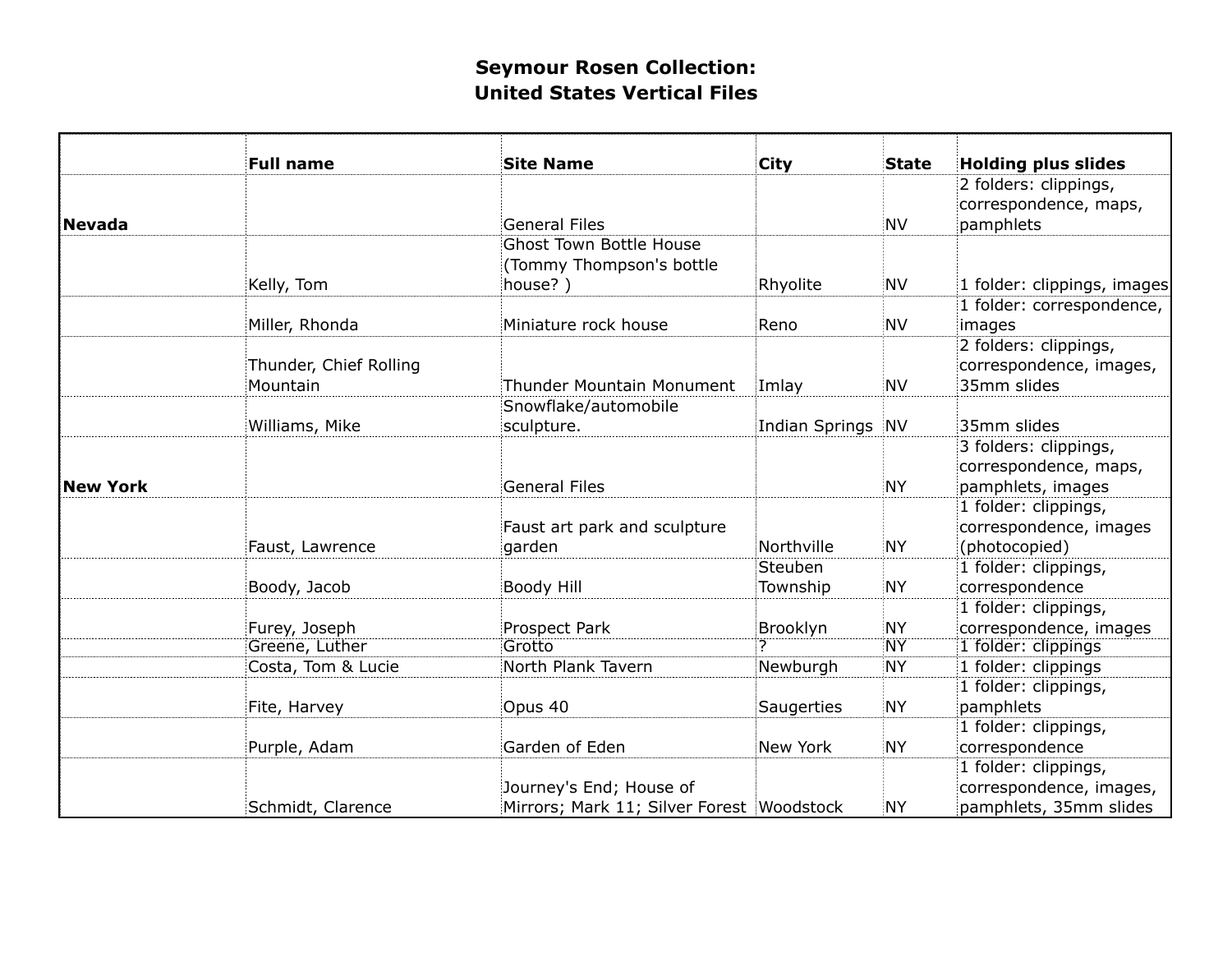|          | <b>Full name</b>    | <b>Site Name</b>                        | <b>City</b> | <b>State</b> | <b>Holding plus slides</b>  |
|----------|---------------------|-----------------------------------------|-------------|--------------|-----------------------------|
|          |                     |                                         |             |              | 1 folder: clippings,        |
|          |                     |                                         |             |              | correspondence, maps,       |
| Ohio     |                     | <b>General Files</b>                    |             | OH           | pamphlets                   |
|          | Metcalf, Eugene     |                                         |             | <b>OH</b>    | 1 folder: correspondence    |
|          |                     |                                         |             |              | 1 folder: clippings,        |
|          |                     | Chateau Laroche (Loveland               |             |              | correspondence,             |
|          | Andrews, Harry      | Castle)                                 | Loveland    | OH           | pamphlets, images           |
|          |                     |                                         |             |              | 1 folder: images            |
|          | Gilmore, Jane       |                                         |             | OH           | (postcards)                 |
|          |                     | Hartman's Historical Rock               |             |              | 1 folder: clippings,        |
|          | Hartman, H.G. "Ben" | Garden.                                 | Springfield | <b>OH</b>    | pamphlets, images           |
|          |                     |                                         |             |              | 1 folder: clippings,        |
|          | Smith, Louis        | <b>Untitled Environment</b>             | Maximo      | OH           | correspondence, images      |
|          |                     |                                         |             |              | 2 folders: clippings,       |
|          |                     |                                         |             |              | correspondence, images,     |
|          |                     |                                         |             |              | pamphlets, nat'l historic   |
| Oklahoma |                     | <b>General Files</b>                    |             | <b>OK</b>    | places nomination forms     |
|          |                     |                                         |             |              | 1 folder: clippings,        |
|          |                     |                                         |             |              | correspondence, images,     |
|          |                     |                                         |             |              | nat'l historic places       |
|          |                     |                                         |             |              | registration form, 35mm     |
|          | Galloway, Ed        | <b>Totem Pole Park</b>                  | Foyil       | OK           | slides                      |
|          |                     |                                         |             |              | 1 folder: clippings,        |
|          |                     | Assemblage using gourds and             |             |              | correspondence, images,     |
|          | Hall, Irene Gibson  | dolls.                                  | Eufaula     | <b>OK</b>    | 35mm slides                 |
|          |                     |                                         |             |              | 1 folder: clippings, images |
|          | Muehlbacher, Joseph | Muehlbacher Bunker                      | Cheyenne    | OK           | , 35mm slides               |
|          |                     |                                         |             |              | 1 folder: clippings,        |
|          |                     |                                         |             |              | correspondence, images,     |
|          | Neatherlin, Frank   | Assemblage and accumulations Boise City |             | OK           | 35mm slides                 |
|          |                     |                                         |             |              | 1 envelope: images,         |
|          | Townsend, Ted       | Tool fence                              | Hennessey   | <b>OK</b>    | 35mm slides                 |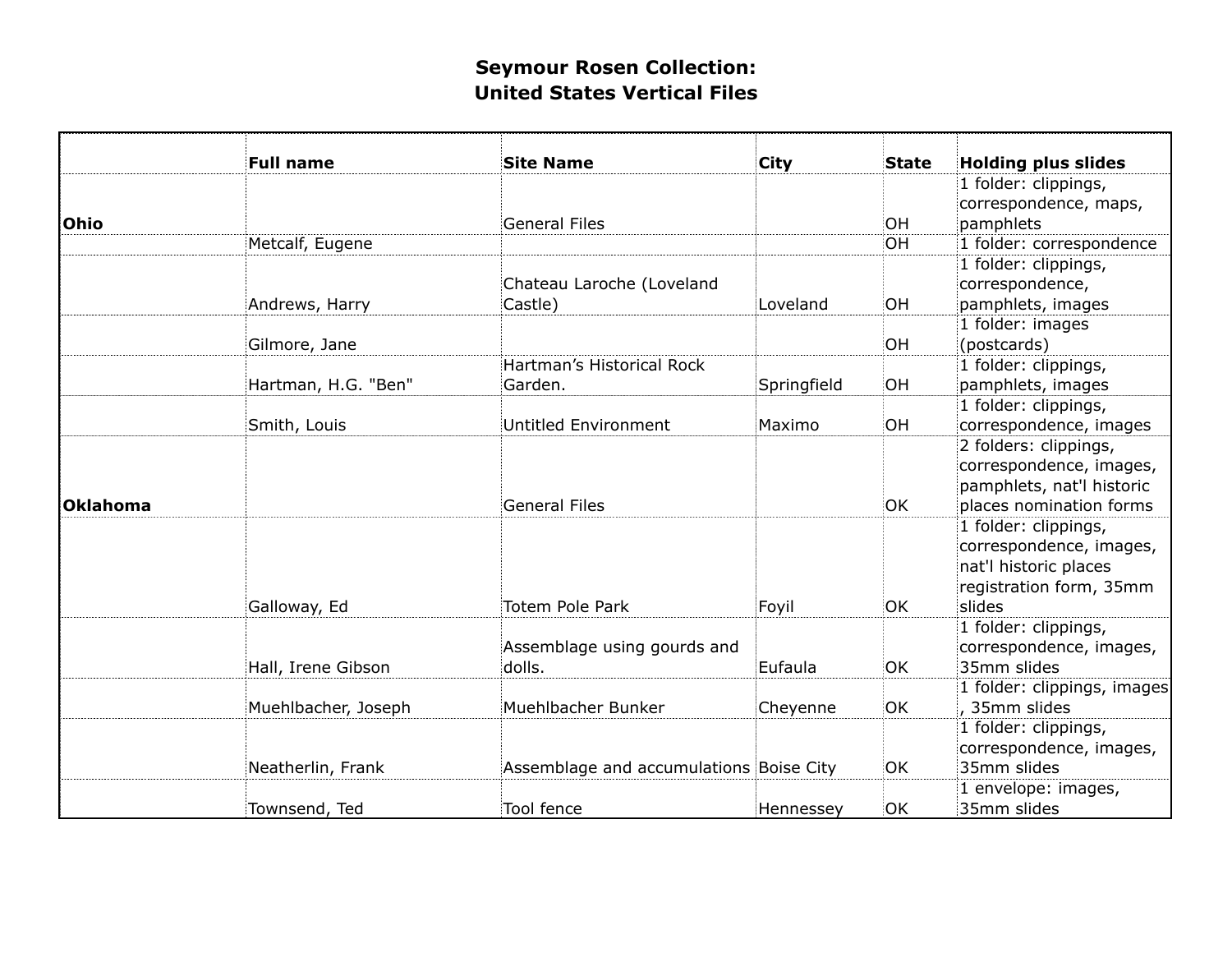|                     | <b>Full name</b>            | <b>Site Name</b>                       | City                 | <b>State</b> | <b>Holding plus slides</b>  |
|---------------------|-----------------------------|----------------------------------------|----------------------|--------------|-----------------------------|
|                     |                             |                                        |                      |              | 2 folders: clippings,       |
|                     |                             |                                        |                      |              | correspondence, maps,       |
| Oregon              |                             | <b>General Files</b>                   |                      | OR           | pamphlets, images           |
|                     | Rosebrook, Rodney           | Old Time Museum                        | Redmond              | <b>OR</b>    | 1 envelope: images          |
|                     |                             | Rock, glass, and concrete              |                      |              |                             |
|                     |                             | Garden                                 | Bandon               | <b>OR</b>    | 1 envelope: images          |
|                     |                             |                                        |                      |              |                             |
|                     | Carsey, Craven, Gene & Mike | Funny Farm                             | Bend                 | <b>OR</b>    | 1 folder: clippings, images |
|                     |                             |                                        |                      |              | 1 folder: clippings, images |
|                     | Derksen, Henry & Helen      | <b>Bottle Ranch</b>                    | <b>Dallas</b>        | <b>OR</b>    | .35mm slides                |
|                     |                             |                                        |                      |              | 1 folder: correspondence,   |
|                     | Finch, Loren                | El Fincho Rancho (Zig Zag Zoo) Newport |                      | <b>OR</b>    | images, 35mm slides         |
|                     |                             |                                        |                      |              | 1 folder: clippings,        |
|                     |                             |                                        |                      |              | correspondence,             |
|                     |                             |                                        |                      |              | pamphlets, images,          |
|                     | Petersen, Rasmus            | Petersen Rock Gardens                  | Redmond              | <b>OR</b>    | 35mm slides                 |
|                     |                             | <b>Driftwood Monsters</b>              |                      | <b>OR</b>    | 35mm slides                 |
|                     |                             |                                        |                      |              | 2 folders: clippings,       |
|                     |                             |                                        |                      |              | correspondence, maps,       |
| Pennsylvania        |                             | <b>General Files</b>                   |                      | PA           | pamphlets, images           |
|                     |                             |                                        |                      |              | 2 folders: clippings,       |
| <b>Rhode Island</b> |                             | <b>General Files</b>                   |                      | RI           | correspondence              |
|                     |                             |                                        |                      | Unknow       |                             |
| <b>Unknown</b>      |                             | <b>Animal Sculptures</b>               | Mid-America          | n State      | 1 envelope: images          |
|                     |                             |                                        |                      | Unknow       |                             |
|                     |                             | 3-D Building                           |                      | n State      | 1 envelope: images          |
|                     |                             |                                        |                      | Unknow       |                             |
|                     |                             | Center of the World                    |                      | n State      | 1 envelope: images          |
|                     |                             |                                        |                      |              | 1 folder: correspondence,   |
| Washington          | Druffel, Martin             | Druffel Power Co                       | Pullman              | WA           | images                      |
|                     |                             |                                        |                      |              | 1 folder: clippings,        |
|                     |                             |                                        |                      |              |                             |
|                     |                             |                                        |                      |              | correspondence, images,     |
|                     | Gehrke, Emil & Veva         | Gehrke Whirligigs                      | <b>Electric City</b> | <b>WA</b>    | 35mm slides                 |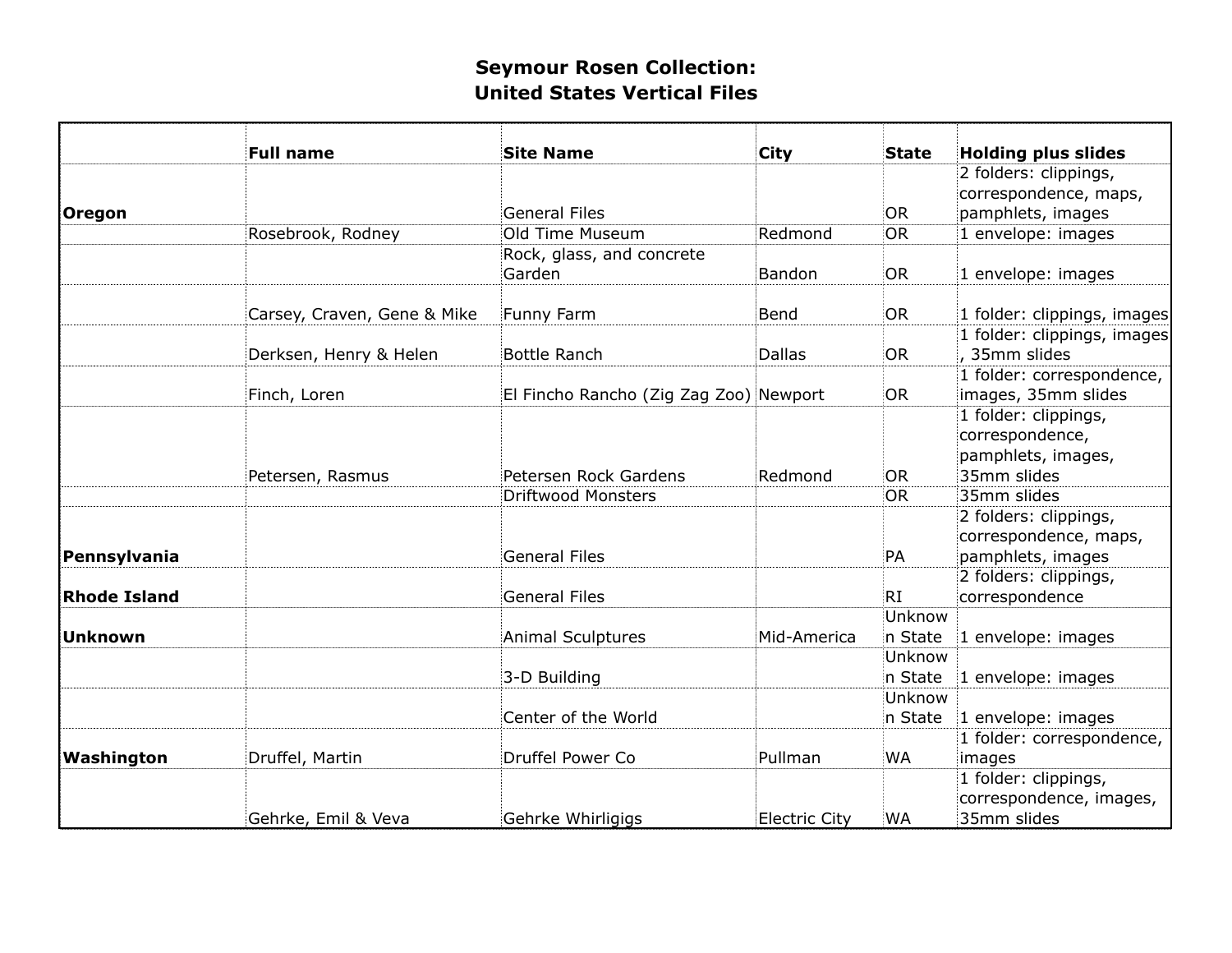|           | <b>Full name</b>            | <b>Site Name</b>            | <b>City</b>          | <b>State</b> | <b>Holding plus slides</b>              |
|-----------|-----------------------------|-----------------------------|----------------------|--------------|-----------------------------------------|
|           |                             |                             |                      |              | 1 folder: Nat'l historic                |
|           |                             |                             |                      |              | places nomination form,                 |
|           | Le Page, John Batiste       | Causland Park               | Anacortes            | <b>WA</b>    | images, 35mm slides                     |
|           |                             |                             |                      |              | 1 folder: clippings,                    |
|           |                             |                             |                      |              | correspondence,                         |
|           | Luvera, Paul & Mary         | Luvera's Totem Poles        | Anacortes            | <b>WA</b>    | pamphlets                               |
|           | Moak, Tai                   | Garden                      | Seattle              | <b>WA</b>    | 1 folder: images                        |
|           |                             |                             |                      |              | 1 folder: images, 35mm                  |
|           | Moore, Victor & Bobbie      | The Junk Castle             | Pullman              | <b>WA</b>    | slides                                  |
|           |                             |                             |                      |              | 5 folders: clippings,                   |
|           |                             |                             |                      |              | correspondence,                         |
|           |                             |                             |                      |              | pamphlets, images                       |
|           |                             |                             |                      |              | (postcards), files from                 |
|           |                             |                             |                      |              | 'Friends of Walker Rock                 |
|           | Walker, Milton & Florence   | <b>Walker Rock Garden</b>   | Seattle              | <b>WA</b>    | Garden', 35mm slides                    |
|           |                             |                             |                      |              | 1 folder: clippings,                    |
|           |                             |                             |                      |              | correspondence,                         |
|           |                             |                             | Port Townsend        |              | pamphlets, images,                      |
|           | Wolfer, Anna & Wayne        | <b>Eaglemount Rockeries</b> | (near)               | <b>WA</b>    | 35mm slides                             |
|           |                             |                             |                      |              | 2 folders: clippings,                   |
|           |                             | General Files               |                      | WI           | correspondence, maps,                   |
| Wisconsin | Webb, Mona                  | House of Light              | Dane County          | WI           | pamphlets, images<br>1 envelope: images |
|           | Dobberstein, Father Paul M. | St. Rose Grotto             | LaCrosse             | WI           | 1 envelope: images                      |
|           |                             |                             |                      |              |                                         |
|           | Was, Miekal & Elizabeth     | Xexoxial Endarchy (Museum)  | Madison              | WI           | 1 envelope: images                      |
|           | Boyum, Sid                  | Sid's Sculpture Yard        | Madison              | WI           | 1 envelope: images                      |
|           |                             | Sculptures and objects      |                      |              |                                         |
|           | Hartwig, Art                | environment                 | Monroe               | WI           | 1 envelope: images                      |
|           | Maringer, John              | Fountain City Rock Garden   | <b>Fountain City</b> | WI           | 1 envelope: images                      |
|           | Every, Tom                  | The Fancy 'Forevertron.'    | North Freedom WI     |              | 1 envelope: images                      |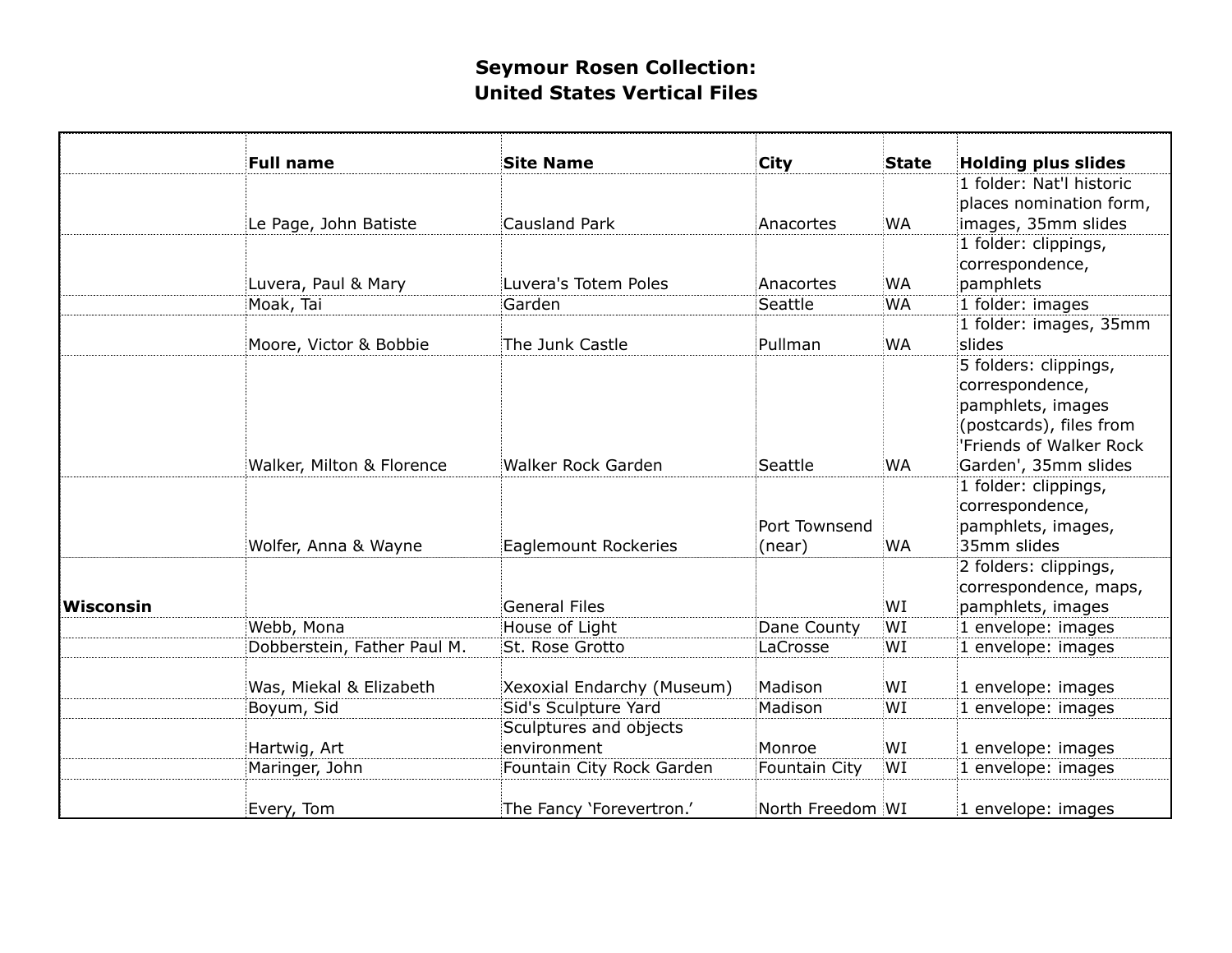|                          |                                                                          |                                                                                                                                                           |                                                                                                      | <b>Holding plus slides</b>                                                          |
|--------------------------|--------------------------------------------------------------------------|-----------------------------------------------------------------------------------------------------------------------------------------------------------|------------------------------------------------------------------------------------------------------|-------------------------------------------------------------------------------------|
|                          |                                                                          |                                                                                                                                                           |                                                                                                      | 1 folder: clippings,                                                                |
|                          |                                                                          |                                                                                                                                                           |                                                                                                      | correspondence,                                                                     |
|                          |                                                                          |                                                                                                                                                           |                                                                                                      | pamphlets, images,                                                                  |
| Wernerus, Father Mathias | <b>Ghost Park</b>                                                        | Dickeyville                                                                                                                                               | WI                                                                                                   | 35mm slides                                                                         |
| Evermore                 | Evermore sculpture park                                                  |                                                                                                                                                           | WI                                                                                                   | 1 folder: clippings                                                                 |
|                          |                                                                          |                                                                                                                                                           |                                                                                                      | 1 folder: clippings,<br>correspondence,<br>pamphlets, images,<br>35mm slides        |
|                          |                                                                          |                                                                                                                                                           |                                                                                                      | 1 folder: clippings,                                                                |
|                          | House on the Rock                                                        |                                                                                                                                                           | WI                                                                                                   | correspondence,<br>pamphlets                                                        |
|                          | Monitowoc Museum of                                                      |                                                                                                                                                           |                                                                                                      |                                                                                     |
| Rotter, Rudy             | Sculpture                                                                | Monitowoc                                                                                                                                                 | WI                                                                                                   | 1 folder: clippings,                                                                |
| Rusch, Herman            |                                                                          |                                                                                                                                                           | WI                                                                                                   | 1 folder: clippings,<br>correspondence, maps,<br>pamphlets, images,<br>35mm slides  |
| Smith, Fred              | Concrete Park                                                            | Phillips                                                                                                                                                  | WI                                                                                                   | 2 folders: clippings,<br>correspondence, maps,<br>pamphlets, images,<br>35mm slides |
|                          |                                                                          |                                                                                                                                                           |                                                                                                      | 1 folder: clippings,                                                                |
| Wagner, Phillip          | Grotto Shrine                                                            | <b>River Falls</b>                                                                                                                                        | WI                                                                                                   | pamphlets, images                                                                   |
| Wegner, Paul & Matilda   | Grotto (Glass church)                                                    | Cataract                                                                                                                                                  | WI                                                                                                   | 1 folder: clippings,<br>correspondence, pamphlet<br>s, images                       |
|                          |                                                                          |                                                                                                                                                           |                                                                                                      | 3 folders: clippings,                                                               |
|                          |                                                                          |                                                                                                                                                           |                                                                                                      | correspondence, maps                                                                |
|                          |                                                                          |                                                                                                                                                           |                                                                                                      | 1 envelope: images                                                                  |
|                          | Life of Christ Museum & Coal                                             |                                                                                                                                                           |                                                                                                      | 1 folder: clippings,<br>correspondence, images,<br>35mm slides                      |
|                          | <b>Full name</b><br>Jordan, Alex<br>Morse or Moore?,<br>McDaniel, Howard | <b>Site Name</b><br>Dickeyville Grotto and Holy<br>Hobenden or Hupeden?, Ernst Painted Forest<br><b>General Files</b><br><b>Christmas House</b><br>Chapel | <b>City</b><br>Valton<br>Spring Green<br>Prarie Moon Museum and Park Cochrane<br>Wheeling<br>Grafton | State<br>WI<br>WV<br>WV<br>WV                                                       |